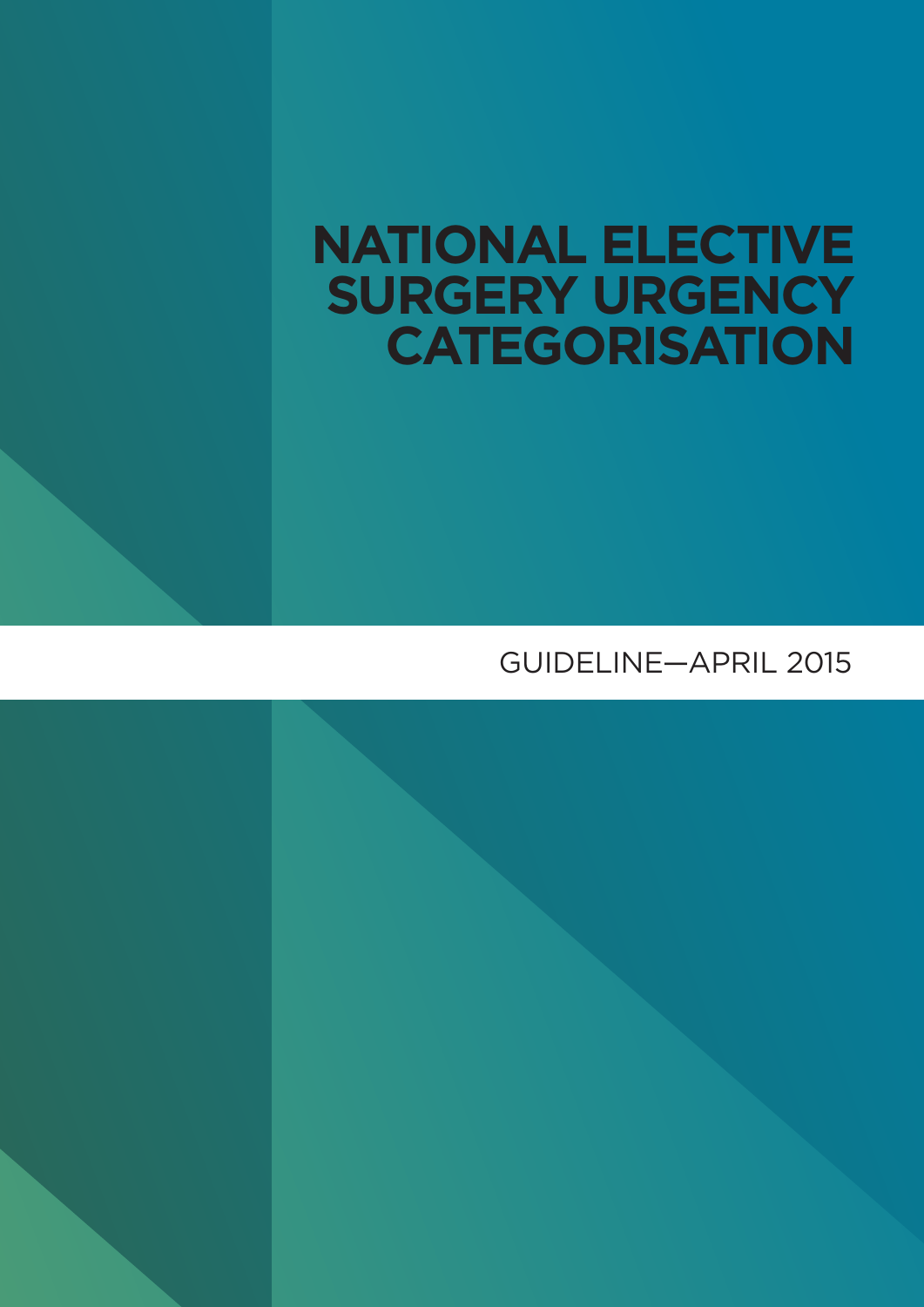#### ACKNOWLEDGEMENTS

The Australian Health Ministers' Advisory Council (AHMAC) would like to acknowledge the contributions of a range of stakeholders who provided valuable input into the development of this guideline. In particular, the members of the Project Steering Committee with representatives from the Royal Australasian College of Surgeons, Australian Government and states and territories.

AHMAC would also like to acknowledge the contributions of the Australian surgical community, including surgeons from the Royal Australian and New Zealand College of Obstetricians and Gynaecologists (RANZCOG); the Royal Australian and New Zealand College of Ophthalmologists (RANZCO) and the Royal Australasian College of Surgeons (RACS) and affiliated surgical specialities:

Australian and New Zealand Association of Paediatric Surgeons Australian and New Zealand Society for Vascular Surgery Australian Orthopaedic Association Colorectal Surgical Society of Australia and New Zealand General Surgeon's Australia The Australian Society of Plastic Surgeons The Australian Society of Otolaryngology Head & Neck Surgery The Neurological Society of Australasia The Australian and New Zealand Society of Cardiac and Thoracic Surgeons Urological Society of Australia and New Zealand.



COLLEGE OF SURGEONS



**The Royal Australian** and New Zealand **College of Obstetricians** and Gynaecologists

**The Royal Australian** 



and New Zealand College of Ophthalmologists



Australian Health Ministers' Advisory Council

© Australian Health Ministers' Advisory Council, April 2015

This publication is copyright, no part may be reproduced by any process except in accordance with the provisions of the Copyright Act 1968.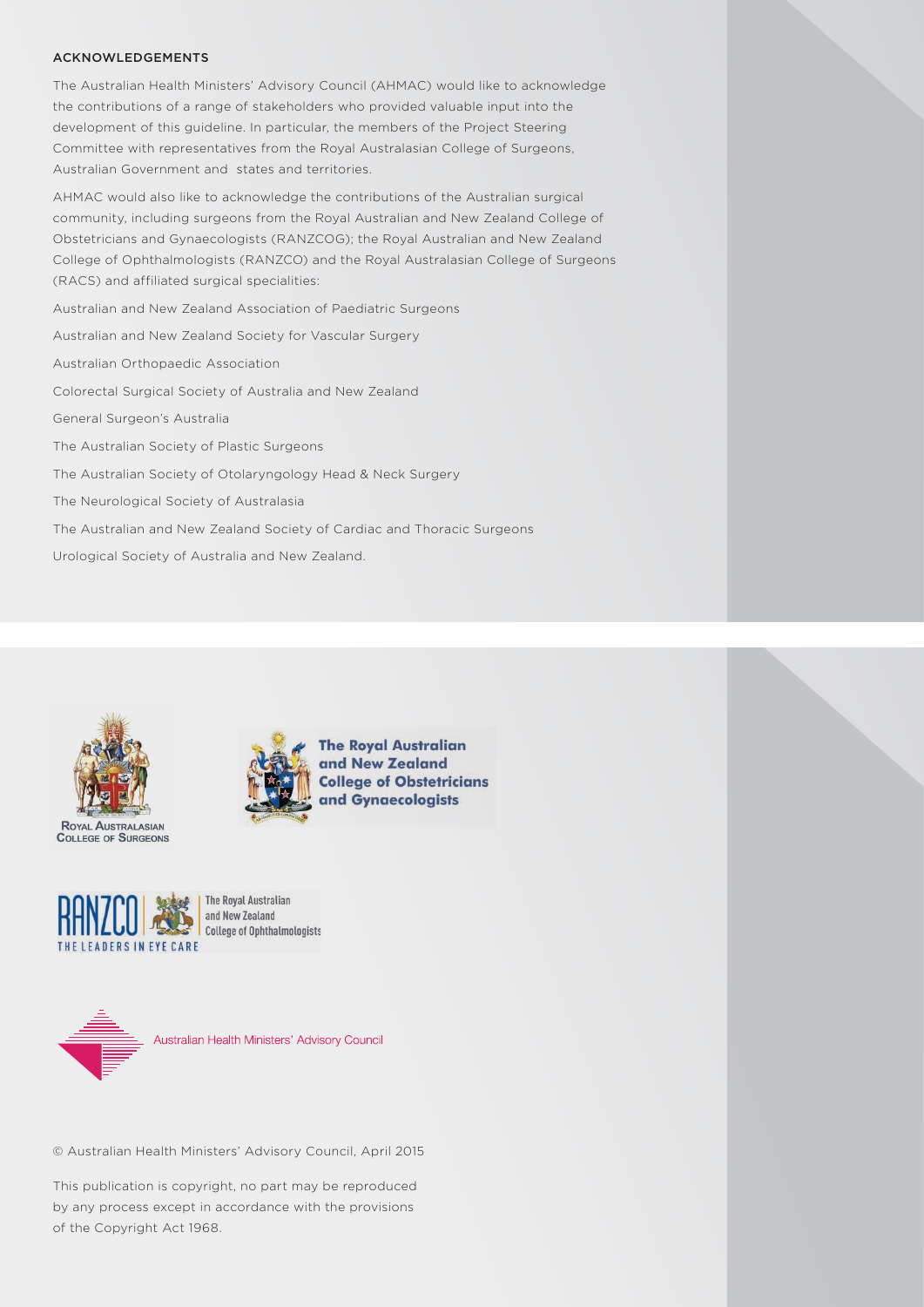## **CONTENTS**

| APPENDIX: ALPHABETICAL LISTING OF ALL ELECTIVE SURGERY PROCEDURES 18 |  |
|----------------------------------------------------------------------|--|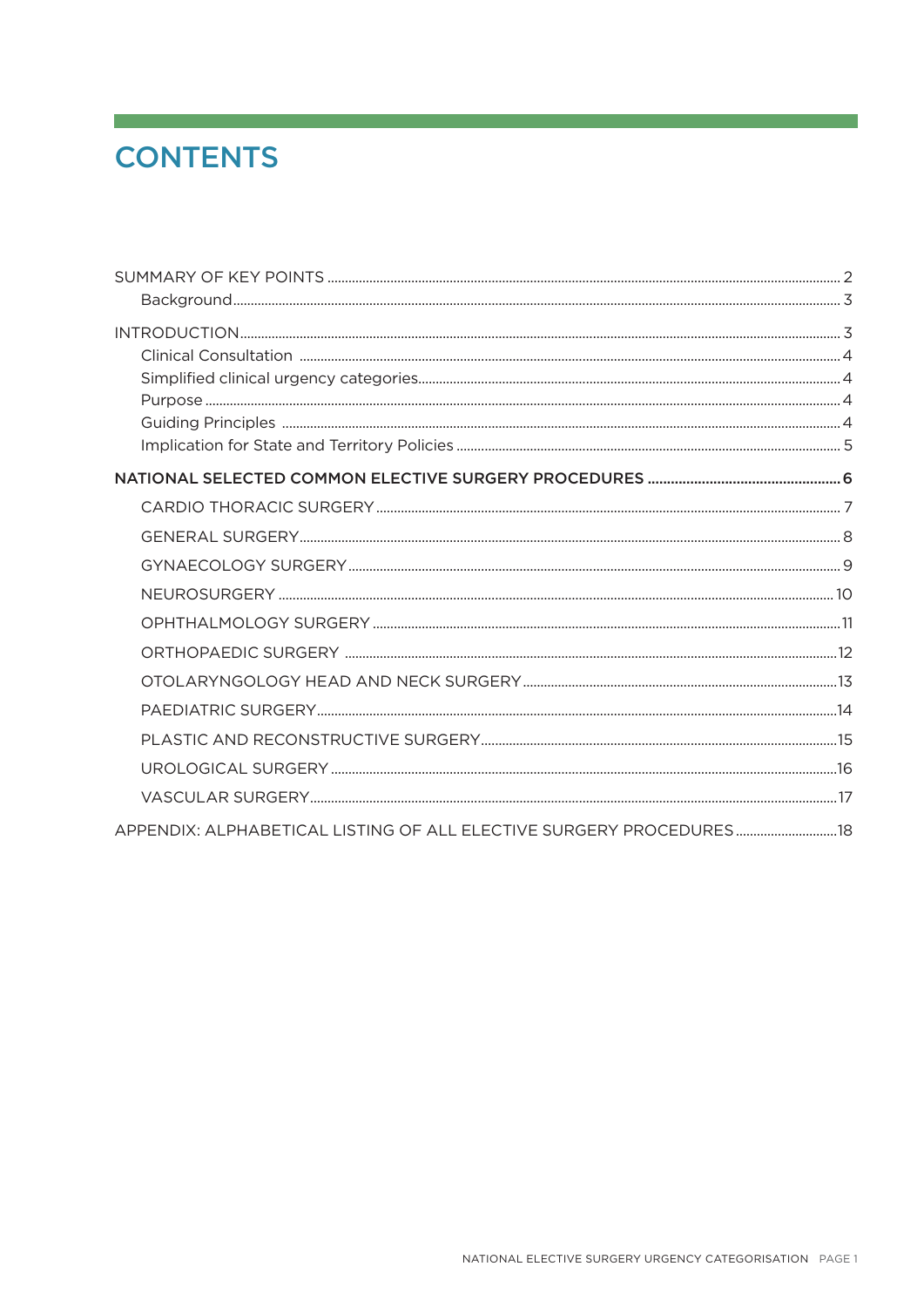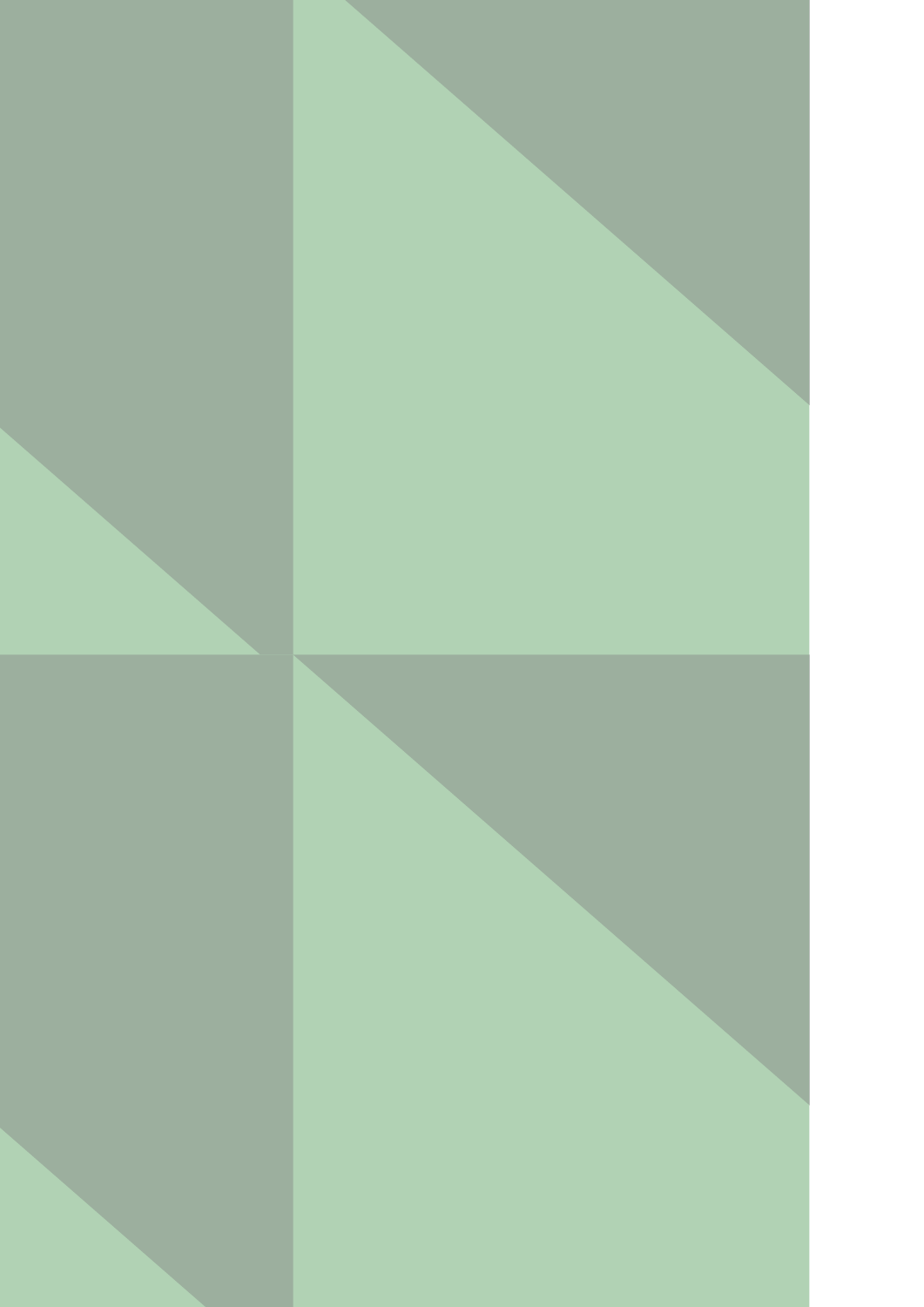#### <span id="page-4-0"></span>SUMMARY OF KEY POINTS

- $\rightarrow$  The purpose of the guideline is to promote national consistency and comparability in urgency categorisation and improve equity of access for patients undergoing elective surgery.
- $\rightarrow$  The guideline acts as a reference for treating clinicians when assigning an urgency category for elective surgery procedures listed in the guideline.
- $\rightarrow$  The nominated 'usual urgency category' is provided as a guide only for categorising selected procedures.
- $\rightarrow$  In all circumstances the urgency category should be appropriate to the patient and their clinical situation and not influenced by the availability of hospital or surgeon resources.
- $\rightarrow$  Where multiple procedures are being performed on one patient, the urgency category should be allocated to the primary procedure.
- $\rightarrow$  The guideline does not overrule State or Territory policies or directives and should be used and interpreted in conjunction with any such policies and directives.
- ➔ Where a discrepancy between the guideline and local policy occurs, local State or Territory policy will always take priority.

NATIONAL ELECTIVE SURGERY URGENCY CATEGORISATION PAGE 3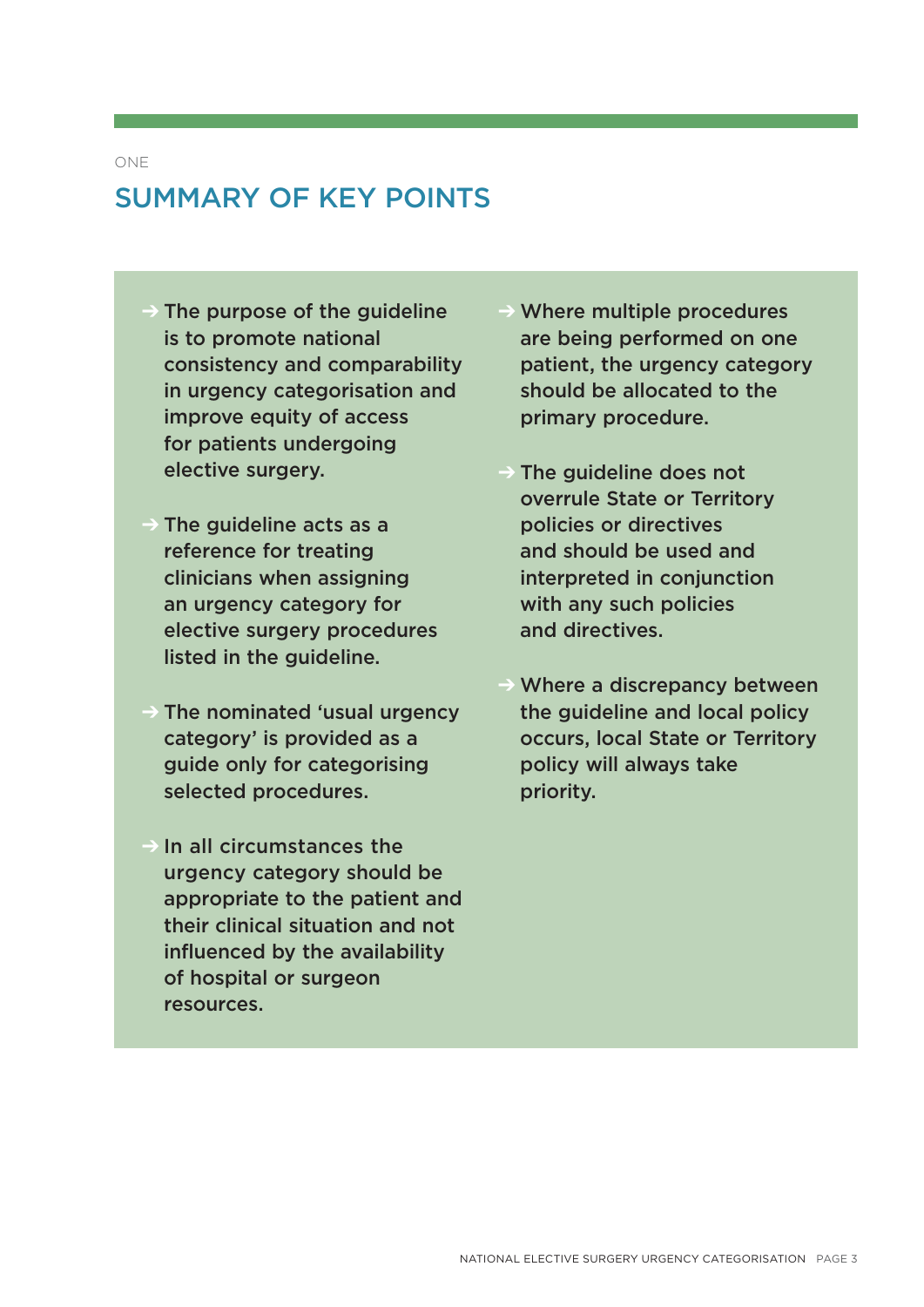#### <span id="page-5-0"></span>TWO

#### INTRODUCTION

#### **Background**

In 2012, the Royal Australasian College of Surgeons (RACS) and the Australian Institute of Health and Welfare (AIHW) worked together to develop national definitions for elective surgery urgency categories, at the request of the COAG Health Council (Health Ministers). The development of the national definitions resulted in a package of six integrated components proposed for adoption:

- 1. A statement of an overarching principle for urgency category assignment
- 2. Simplified, time-based urgency category definitions
- 3. A listing of the usual urgency categories for higher volume procedures
- 4. Comparative information disseminated about urgency categorisation
- 5. 'Treat in turn' as a principle for elective surgery management
- 6. Clarified approaches for patients who are not ready for surgery.

The national definitions are expected to facilitate access to elective surgery for patients according to clinical need, maximise equity of access, minimise harm associated with delayed access and support an appropriate balance between consistency of practice and clinical decision making when assigning an urgency category.

The full RACS / AIHW report can be found at the following website:

http://www.aihw.gov.au/publicationdetail/?id=60129543979

Figure 1. The national elective surgery urgency category definitions package.



Source: National definitions for elective surgery urgency categories, Australian Institute of Health and Welfare & Royal Australasian College of Surgeons, July 2013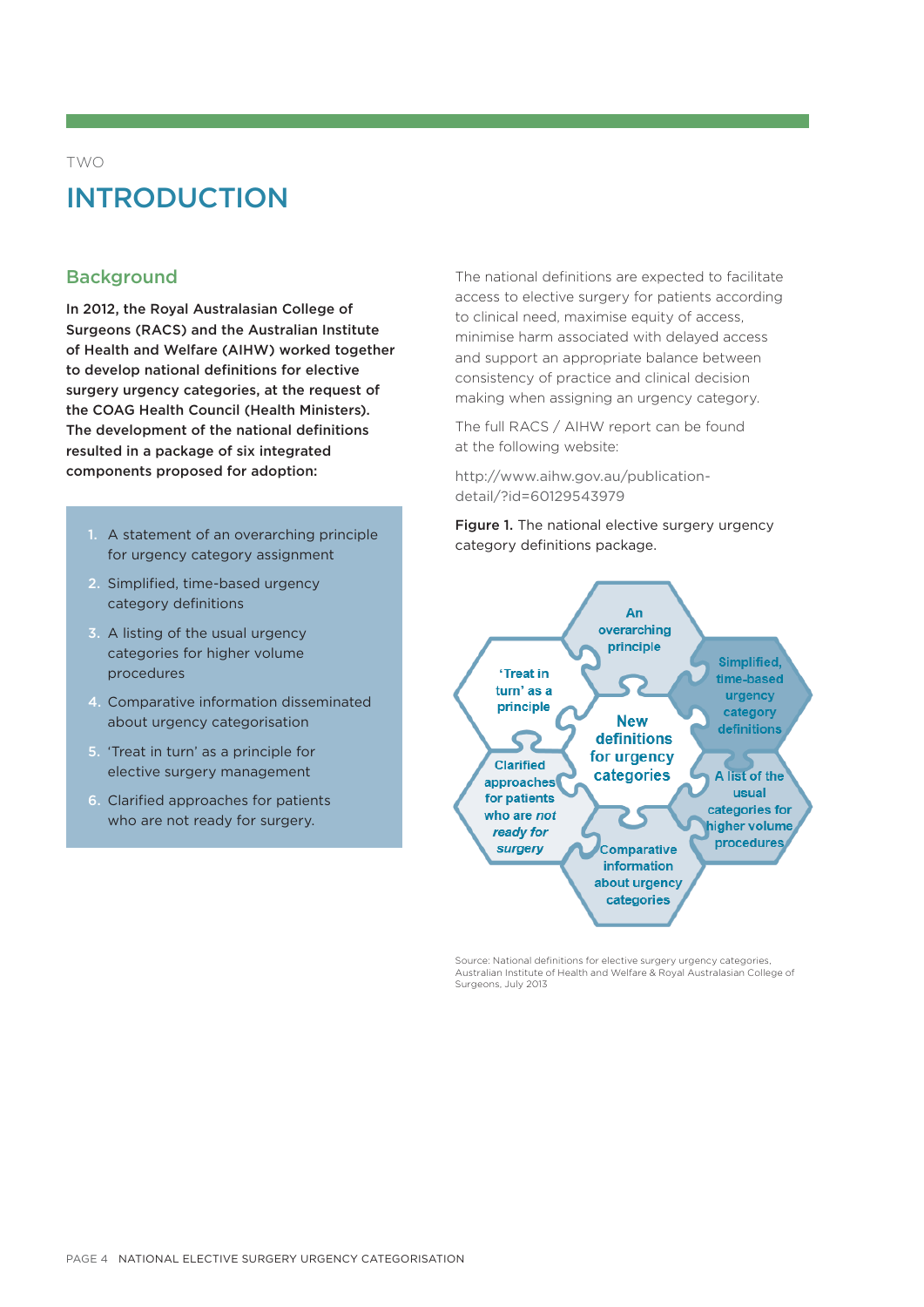#### <span id="page-6-0"></span>Simplified clinical urgency categories

Previously, the definitions of urgency categories included reference to the potential for the patient's condition to deteriorate and become an emergency. The definition also referred to the extent to which it was causing pain, dysfunction or disability.

The new definitions of the urgency categories are based purely on the timeframe in which the procedure is clinically indicated, as judged by the treating clinician. The categories and timeframes were chosen because they can be intuitively meaningful for clinicians.

The simplified time based clinical urgency categories are as follows:

**Category 1:** Procedures that are clinically indicated within 30 days

**Category 2: Procedures that are clinically** indicated within 90 days

**Category 3: Procedures that are clinically** indicated within 365 days

#### Clinical Consultation

Expanding the work of the initial report, a further project was undertaken in 2014 to create a National Elective Surgery Urgency Categorisation Guideline. The Guideline was developed with input from the Royal Australasian College of Surgeons (RACS), the Royal Australian and New Zealand College of Ophthalmologists (RANZCO) and Royal Australian and New Zealand College of Obstetricians and Gynaecologists (RANZCOG).

Existing categorisation guidelines from a number of States and Territories informed the initial draft, which was provided to the specialty groups for consideration and feedback. This feedback then informed the final version of the National Guideline presented in this document. The important principle acknowledged by the national project and strongly supported by all specialty groups and colleges is that this document is to act as a guide only. Assignment of clinical urgency categories is a clinical decision made by treating clinicians (see 'Guiding Principles').

#### Purpose

The purpose of categorising elective surgery patients by urgency category is to manage patient access equitably, so that priority is given to those who are assessed as having the greatest need. The purpose of the guideline is to support an appropriate balance between consistency of practice and clinical decision making when assigning an urgency category. It aims to enhance the overall elective surgery waiting list management with benefits for individual patients and their families, clinicians, elective surgery service managers and policy makers.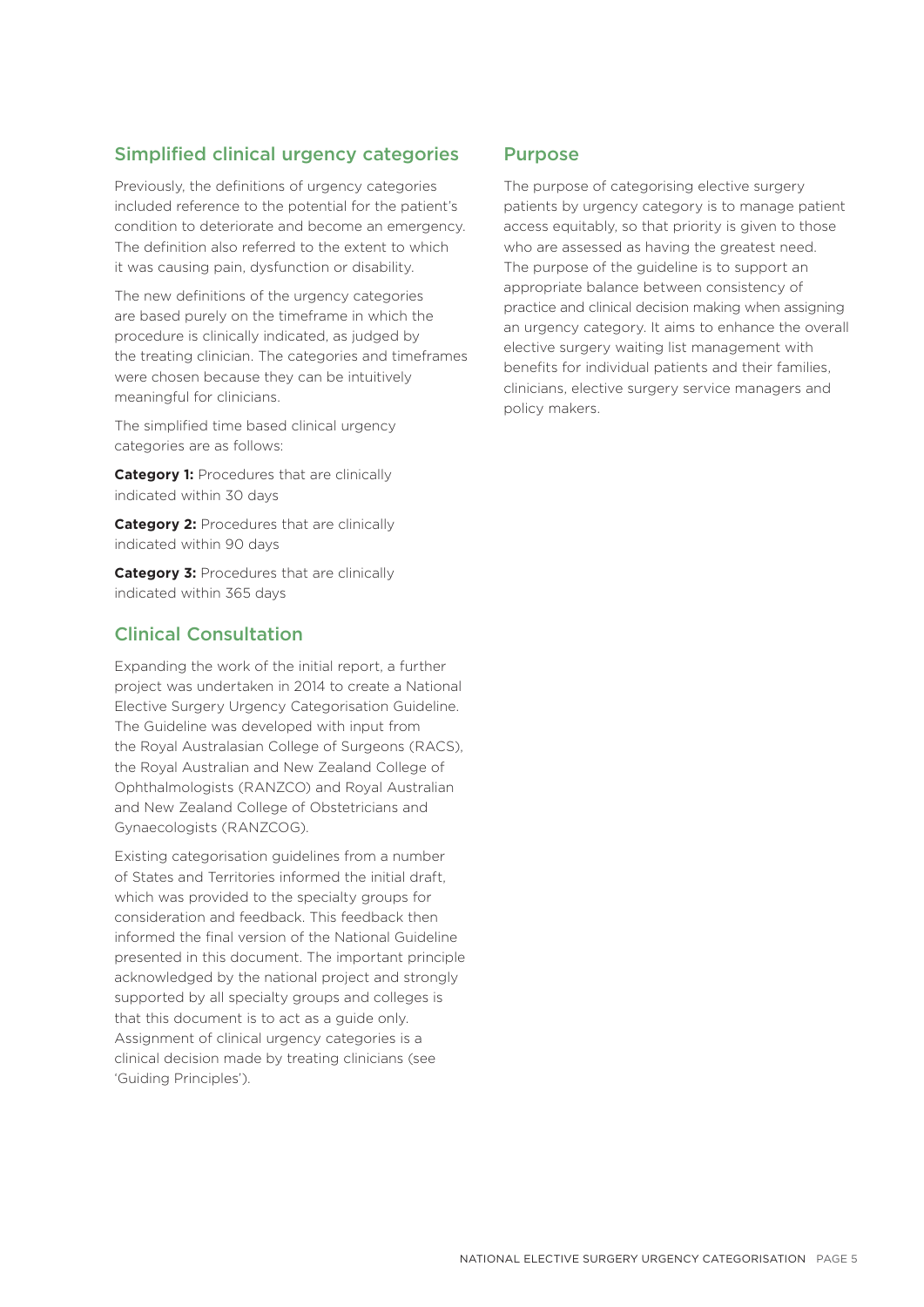#### <span id="page-7-0"></span>Guiding Principles

- $\blacksquare$  In all circumstances it is the responsibility of the treating surgeon to assign the urgency category.
- $\blacksquare$  The urgency category should be appropriate to the patient and their clinical situation and not influenced by the availability of hospital or surgeon resources.
- $\blacksquare$  The usual urgency category listed in this guide should be used to assign an urgency category unless a patient's clinical indications require earlier treatment.
- $\blacksquare$  If a patient's clinical indications require the allocation of an alternative category to the usual urgency category listed in the guideline the treating surgeon should follow the escalation principles outlined in their respective State or Territory elective surgery policy.
- $\blacksquare$  Where multiple procedures are being performed, urgency category should be allocated to the primary procedure.
- $\blacksquare$  Patients with a malignant condition are usually considered to require treatment within 30 days (category 1).
- The National Guideline does not attempt to cover every surgical procedure.
- The National Guideline does not overrule State or Territory policies or directives and should be used and interpreted in conjunction with any such policies and directives.
- $\blacksquare$  Treat in turn principle is to be applied when booking elective surgery patients. That is, patients are treated in accordance with their urgency category.

#### Implication for State and Territory Policies

In Australia, each State and Territory has an Elective Surgery Access Policy (or an equivalent thereof) that provides guidance to health services on management of elective surgery. The National Elective Surgery Urgency Categorisation Guideline is to be used in conjunction with State and Territory policy, noting that if there is a discrepancy between the National Guideline and local policy, State and Territory policy will always take priority.

Each jurisdiction has policies that provide guidance on types of procedures that can be performed in the public sector. These guidelines should be followed at all times. A commonly agreed principle across all jurisdictions is that no surgery should be performed in the public sector that is undertaken for purely aesthetic reasons, that is, with the sole intention of improving a patient's appearance or self-esteem. This guideline supports this principle.

Reconstructive surgery is performed on abnormal structures of the body caused by congenital defects, developmental abnormalities, trauma, infection, tumours or disease. This is usually done to improve function, but may also be done to approximate a normal appearance. A number of procedures listed in this guideline fall into the category of reconstructive surgery and have been qualified with the words 'for reasons other than cosmetic'. Please refer to your local policy for further information.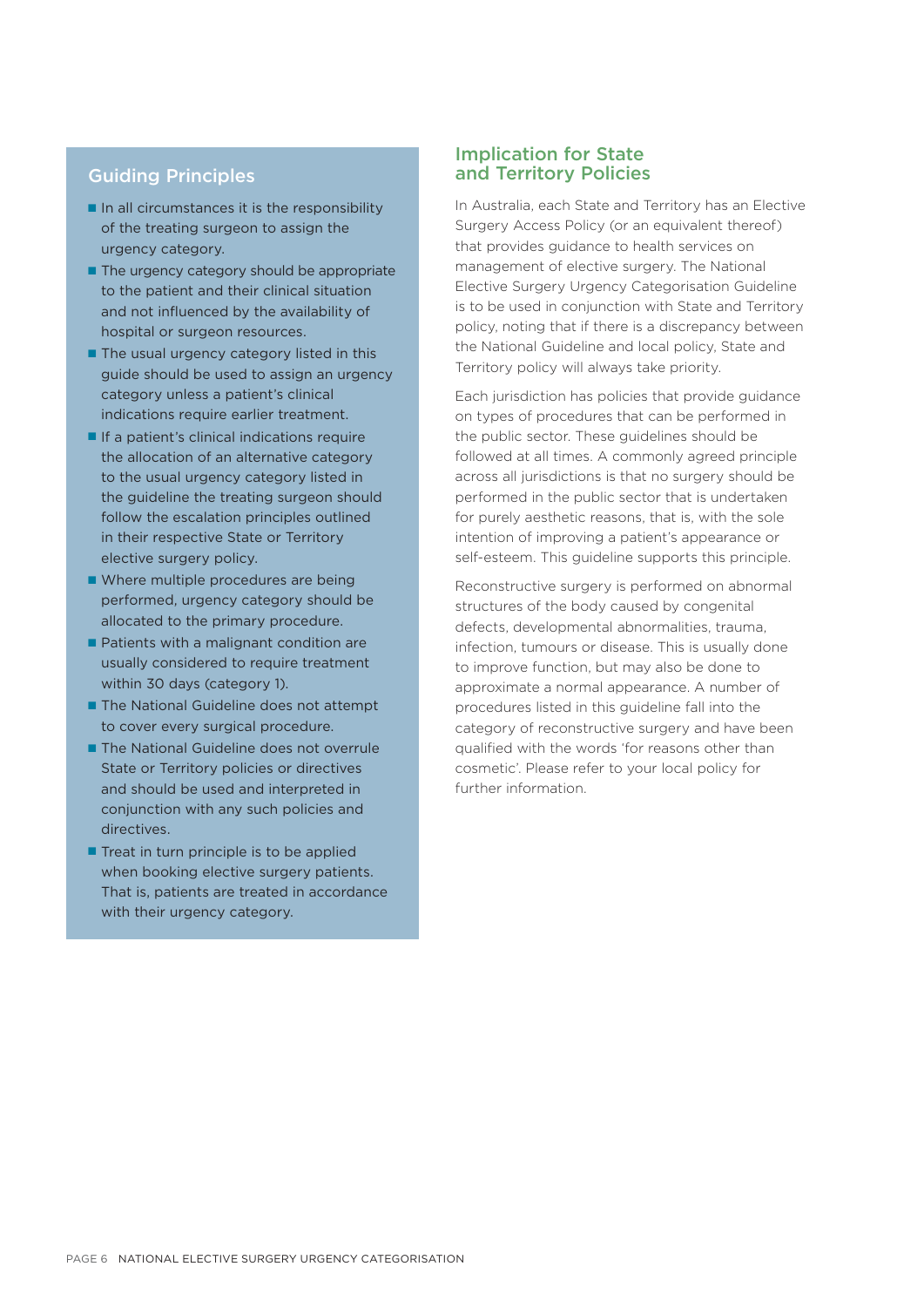# NATIONAL SELECTED<br>COMMON ELECTIVE<br>SURGERY PROCEDURES





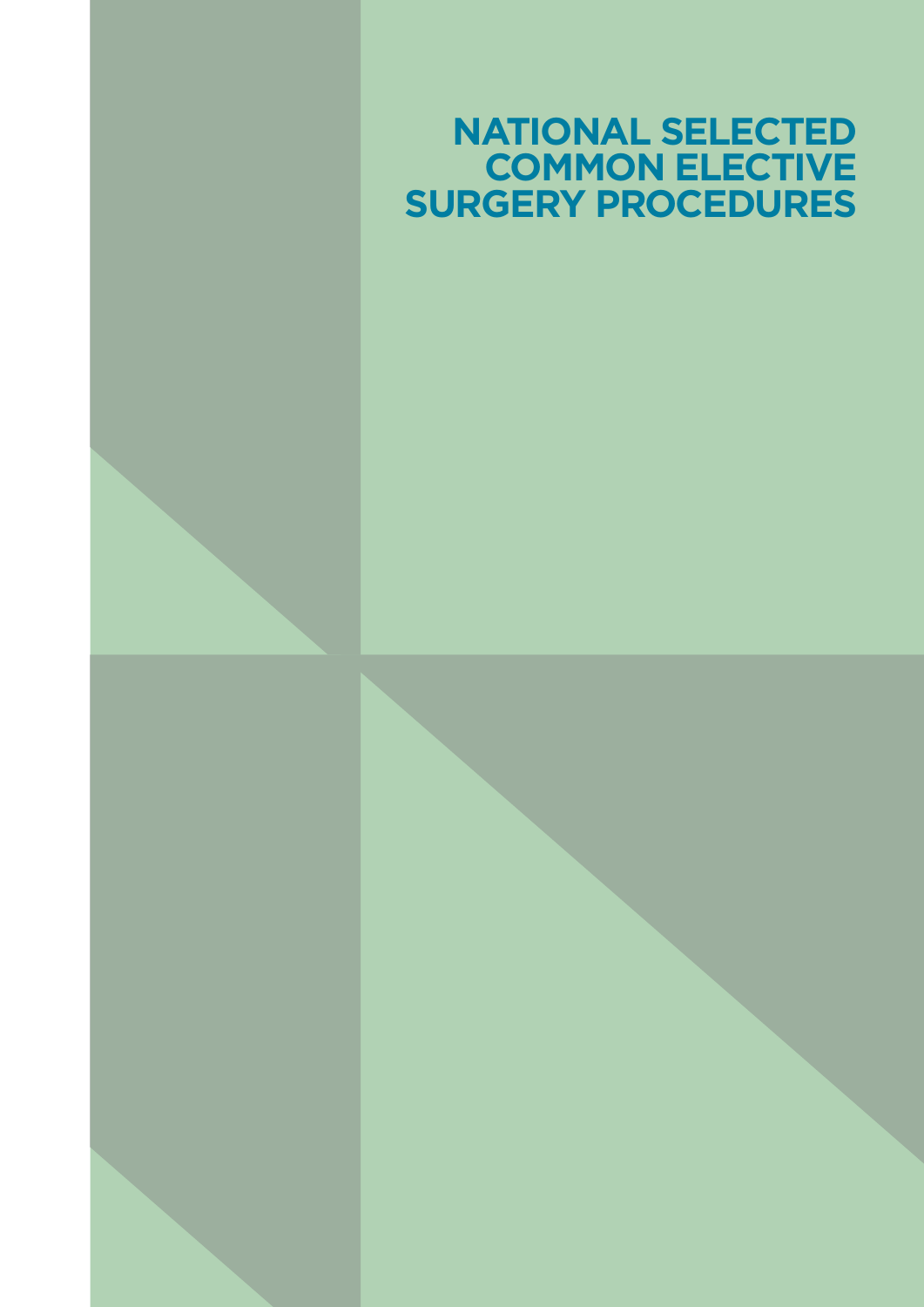## <span id="page-9-0"></span>CARDIO THORACIC SURGERY

| <b>SELECTED COMMON PROCEDURES</b>           | USUAL URGENCY CATEGORY |
|---------------------------------------------|------------------------|
| Congenital cardiac defect/s                 |                        |
| Coronary artery bypass grafting             |                        |
| Heart valve replacement                     |                        |
| Lobectomy / wedge resection / pneumonectomy |                        |
| Pleurodesis                                 |                        |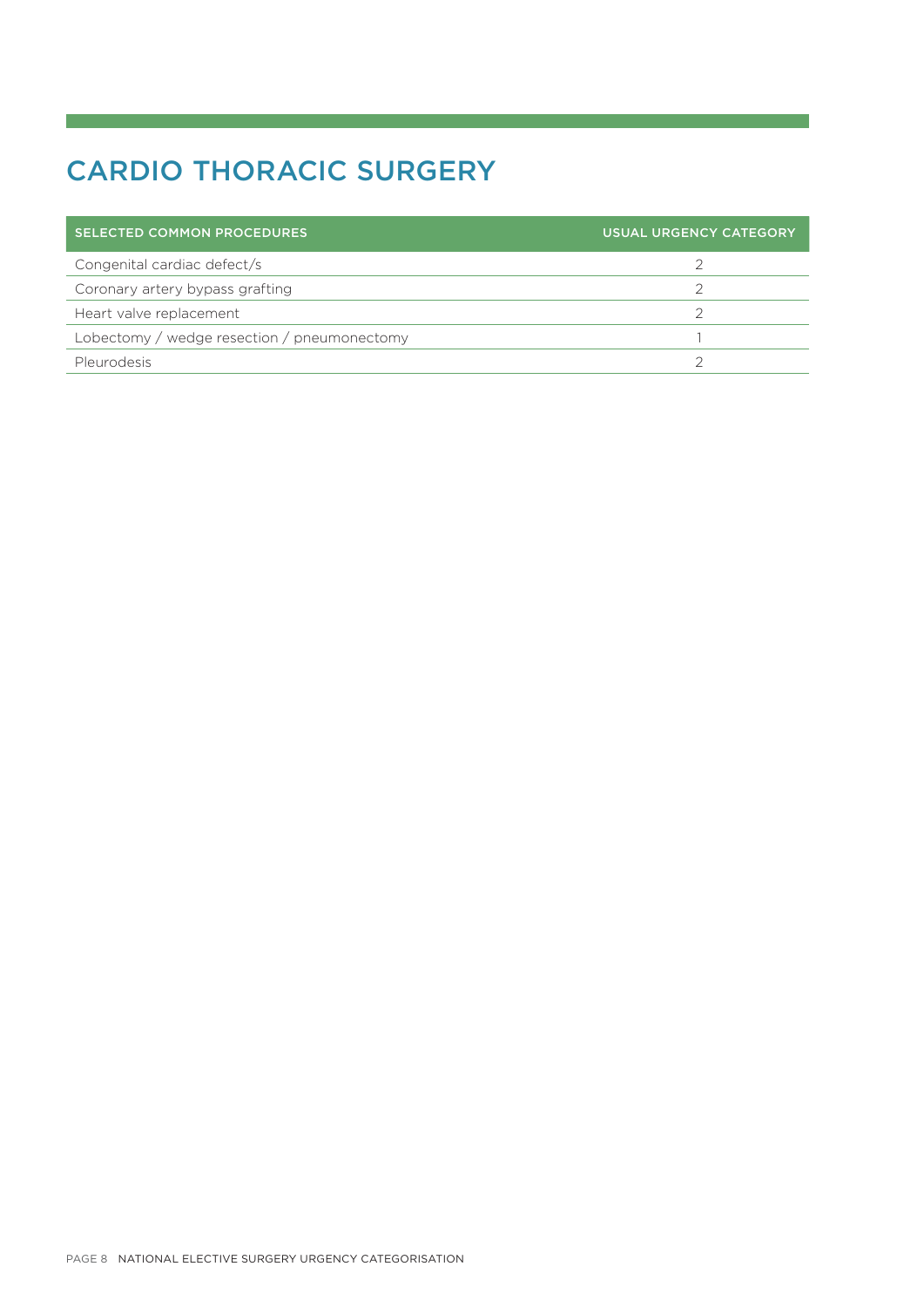#### GENERAL SURGERY

| <b>SELECTED COMMON PROCEDURES</b>                                                                                            | <b>USUAL URGENCY CATEGORY</b> |
|------------------------------------------------------------------------------------------------------------------------------|-------------------------------|
| Anal fissure - surgery for                                                                                                   | 2                             |
| Axillary node dissection                                                                                                     |                               |
| Breast lump - excision and/or biopsy                                                                                         |                               |
| Cholecystectomy (open/laparoscopic)                                                                                          | 3                             |
| Cholecystectomy (open/laparoscopic) with biliary pancreatitis                                                                |                               |
| Cholecystectomy (open/laparoscopic) with potential common bile duct<br>stone or severe frequent attacks (two within 90 days) | 2                             |
| Colectomy/anterior resection/large bowel resection                                                                           |                               |
| Fundoplication for reflux disease                                                                                            | 3                             |
| Hemorroidectomy                                                                                                              | 3                             |
| Herniorrhaphy - femoral/inguinal/incisional/umbilical                                                                        | 3                             |
| Lipoma - excision of                                                                                                         | 3                             |
| Malignant skin lesion - excision of $+/-$ grafting                                                                           |                               |
| Mastectomy                                                                                                                   |                               |
| Obstructing hiatus hernia (para-oesophageal hernia)                                                                          | 2                             |
| Parotidectomy /submandibular gland - excision of                                                                             | 2                             |
| Parathyroidectomy                                                                                                            | 2                             |
| Pilonidal sinus surgery                                                                                                      | 3                             |
| Skin lesions (not malignant) - excision of                                                                                   | 3                             |
| Thyroidectomy/hemi-thyroidectomy                                                                                             | 2                             |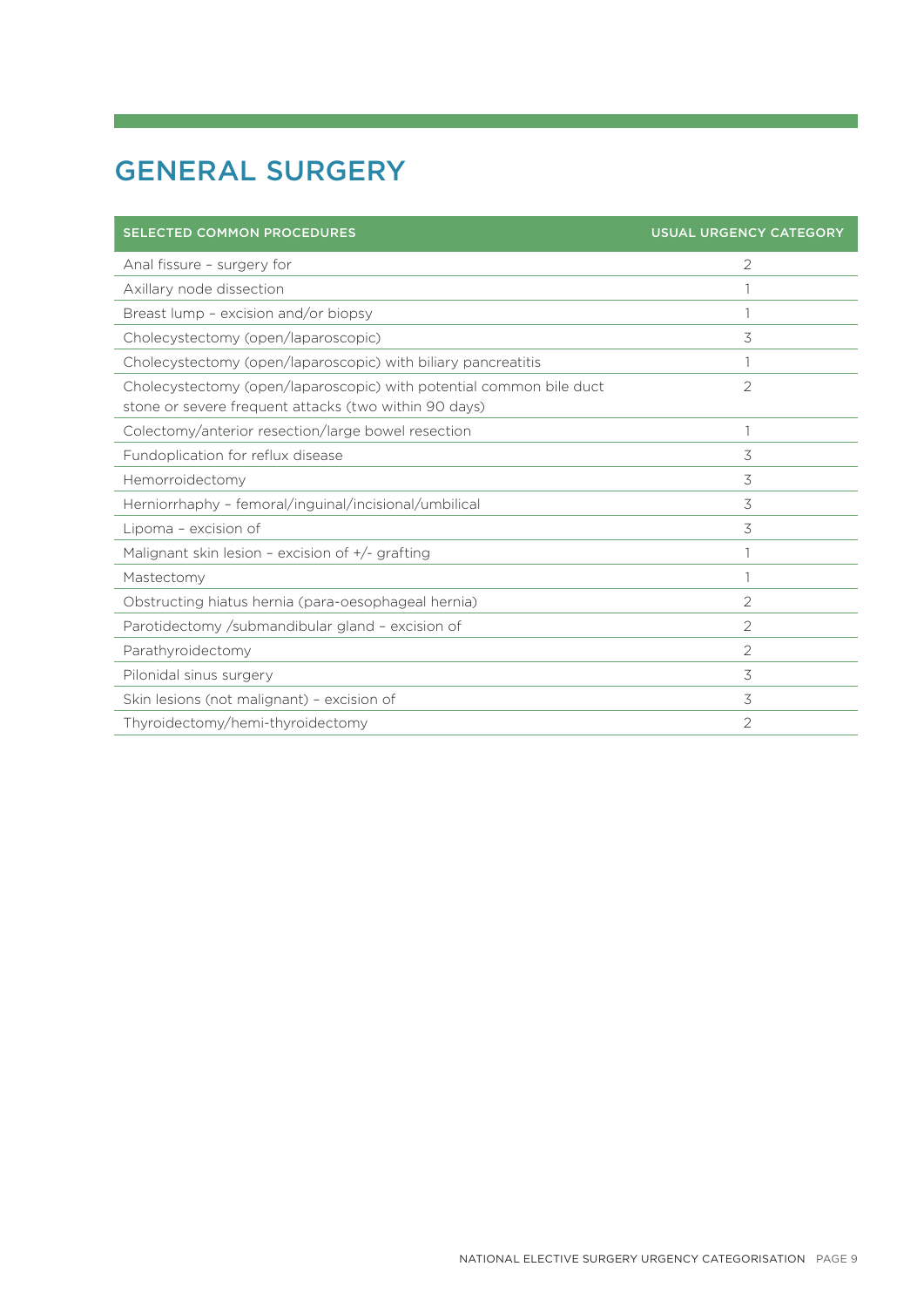## <span id="page-11-0"></span>GYNAECOLOGY SURGERY

| <b>SELECTED COMMON PROCEDURES</b>                             | <b>USUAL URGENCY CATEGORY</b> |
|---------------------------------------------------------------|-------------------------------|
| Bartholin's abscess drainage                                  |                               |
| Bartholin's cyst - removal of                                 | 3                             |
| Curettage and evacuation of uterus                            |                               |
| Colposcopy                                                    | 2                             |
| Cone biopsy                                                   |                               |
| Endometrial ablation                                          | 3                             |
| Female sterilisation                                          | 3                             |
| Hysterectomy (abdominal / vaginal / laparoscopic)             | 3                             |
| Hysteroscopy, dilatation and curettage                        | 2                             |
| Laparoscopy for dye studies / endometriosis                   | 3                             |
| Large loop excision of the transformation zone cervix (LLETZ) | 2                             |
| Mirena insertion                                              | 3                             |
| Myomectomy                                                    | 3                             |
| Salpingo-oophorectomy / oophorectomy / ovarian cystectomy     | 2                             |
| Stress incontinence surgery                                   | 3                             |
| Vaginal repair - anterior / posterior                         | 3                             |
| Warts - diathermy of                                          | 3                             |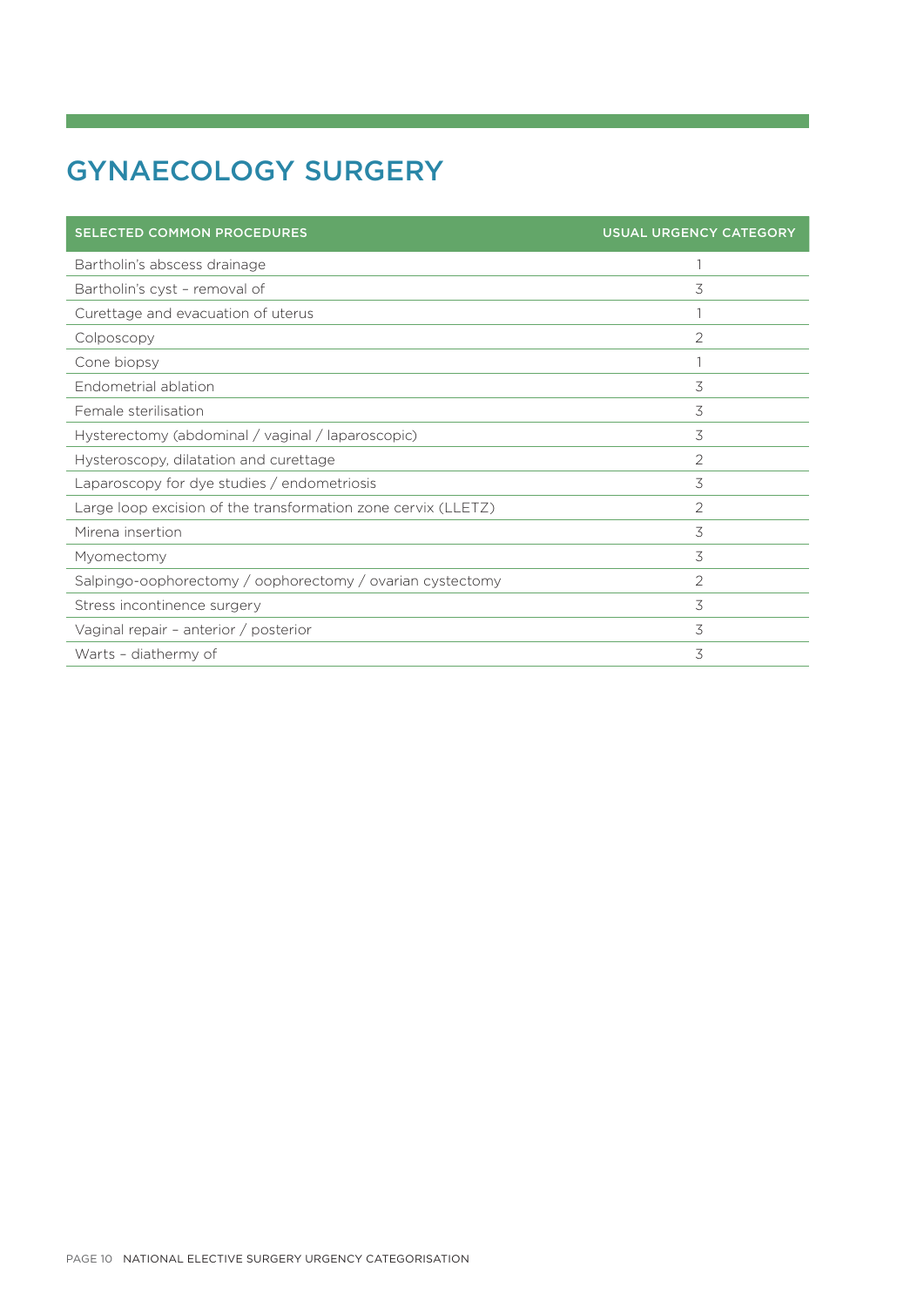#### <span id="page-12-0"></span>NEUROSURGERY

| <b>SELECTED COMMON PROCEDURES</b>                                                    | <b>USUAL URGENCY CATEGORY</b> |
|--------------------------------------------------------------------------------------|-------------------------------|
| Carpal tunnel release                                                                | 3                             |
| Cerebral haematoma - evacuation of                                                   |                               |
| Cervical discectomy and fusion unless neurological deficit                           | 3                             |
| Chiari malformation decompression                                                    | 3                             |
| Common peroneal nerve release                                                        | $\overline{2}$                |
| Craniotomy for removal of tumour (neurological deficit)                              | 1                             |
| Craniotomy for removal of benign tumour(no neurological deficit)                     | 3                             |
| Craniotomy for ruptured aneurysm                                                     | 1                             |
| Craniotomy for un-ruptured aneurysm                                                  | $\overline{2}$                |
| Cranioplasty                                                                         | 3                             |
| Discectomy with foot drop                                                            | 1                             |
| Intracranial lesion (for example abscess/arteriovenous malformation) -<br>removal of |                               |
| Laminectomy                                                                          | 3                             |
| Muscle biopsy/temporal artery biopsy                                                 | 1                             |
| Nerve decompression of spinal cord                                                   | $\overline{2}$                |
| Pedicle screw fusion                                                                 | 3                             |
| Posterior fossa decompression for haemorrhage, tumour or syrinx                      | 1                             |
| Untethering of spinal cord                                                           | 2                             |
| Ventricular peritoneal shunt for obstructive hydrocephaly                            | 1                             |
| Ventricular peritoneal shunt for normal pressure hydrocephaly                        | 2                             |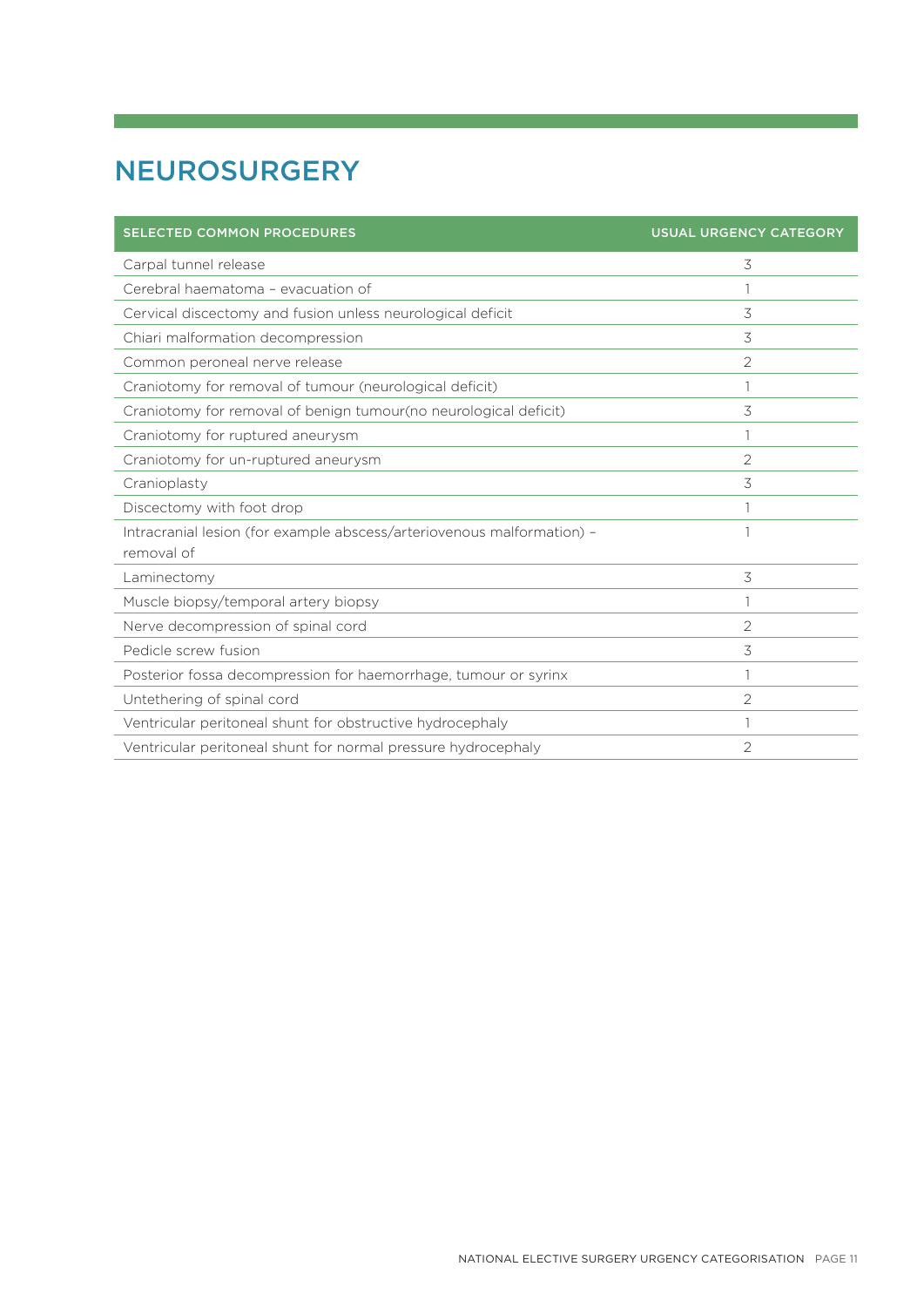## <span id="page-13-0"></span>OPHTHALMOLOGY SURGERY

| <b>SELECTED COMMON PROCEDURES</b>                                                     | <b>USUAL URGENCY CATEGORY</b> |
|---------------------------------------------------------------------------------------|-------------------------------|
| Blepharoplasty (for reasons other than cosmetic)                                      | 3                             |
| Cataract extraction (+/- intra-ocular lens insertion)                                 | 3                             |
| Cataract extraction (+/- intra-ocular lens insertion)<br>with angle closure glaucoma  |                               |
| Cataract extraction (+/- intra-ocular lens Insertion) with severe disability          | 2                             |
| Chalazion - excision of                                                               | 3                             |
| Corneal graft                                                                         | 3                             |
| Dacrocystorhinostomy                                                                  | 3                             |
| Ectropion - correction of                                                             | 3                             |
| Examination of eye under anaesthesia                                                  | 2                             |
| Probing of naso-lacrimal Duct                                                         | 3                             |
| Pterygium - excision of                                                               | 3                             |
| Ptosis - repair of                                                                    | 3                             |
| Squint - repair of                                                                    | 3                             |
| Trabeculectomy                                                                        | 2                             |
| Trabeculectomy with high intra ocular pressure                                        | 1                             |
| Vitrectomy (including buckling/cryotherapy)                                           | 2                             |
| Victrectomy (including buckling/cryotherapy)<br>with retinal detachment or infection) |                               |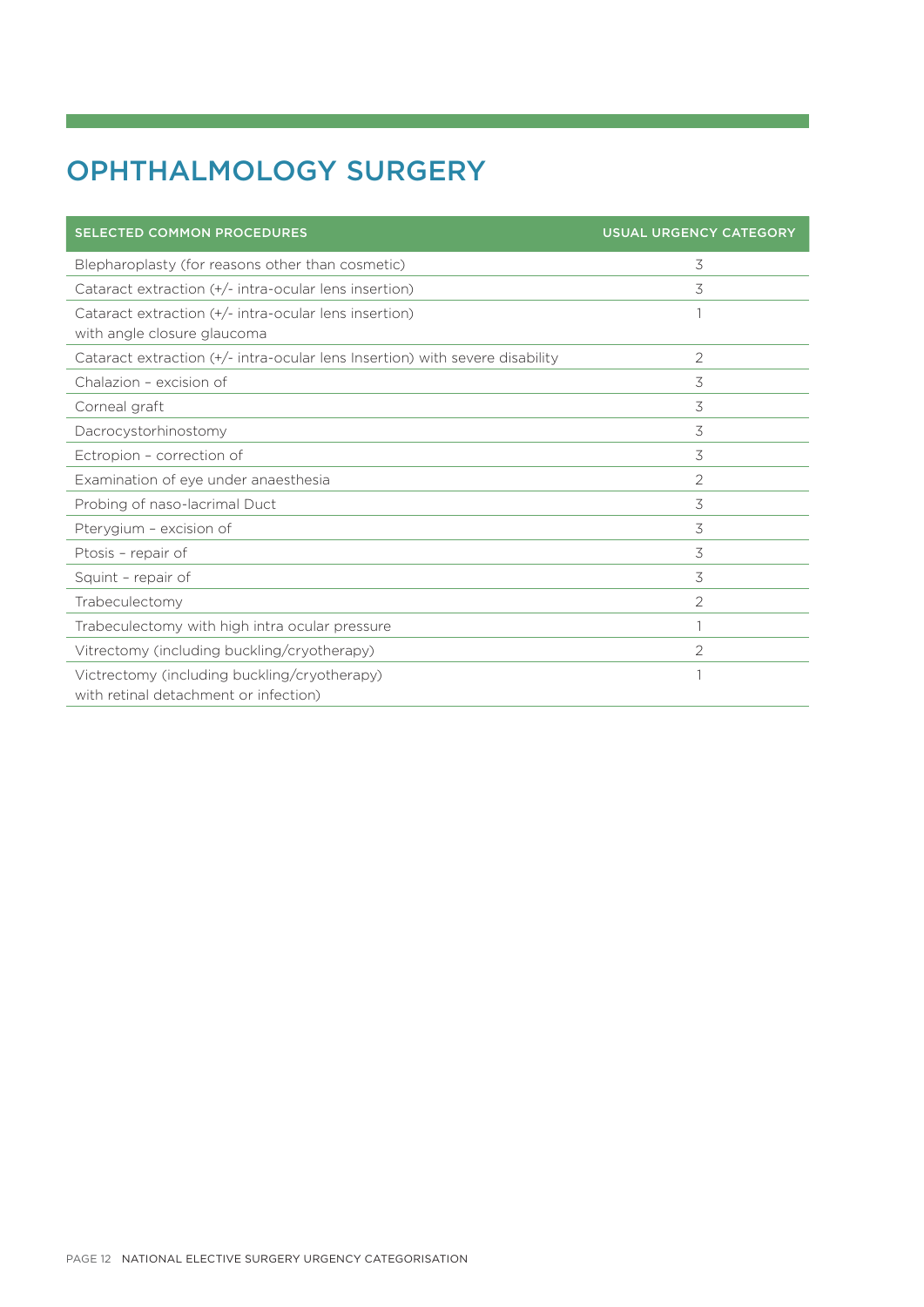## <span id="page-14-0"></span>ORTHOPAEDIC SURGERY

| <b>SELECTED COMMON PROCEDURES</b>                 | <b>USUAL URGENCY CATEGORY</b> |
|---------------------------------------------------|-------------------------------|
| Anterior cruciate ligament reconstruction         | 3                             |
| Acromioplasty                                     | 3                             |
| Arthrodesis                                       | 3                             |
| Arthroplasty - revision of                        | 2                             |
| Arthroscopy                                       | 3                             |
| Arthroscopy shoulder / sub acromial decompression | 3                             |
| Bunion (hallux valgus) - removal of               | 3                             |
| Dupytrens contracture release                     | 3                             |
| Exostosis - excision of                           | 3                             |
| Fracture non-union - treatment of                 | $\overline{2}$                |
| Ganglion - excision of                            | 3                             |
| Hammer/claw/mallet toe - correction of            | 3                             |
| Meniscectomy                                      | 3                             |
| Muscle or tendon length - change of               | 3                             |
| Nerve decompression                               | $\overline{2}$                |
| Osteotomy                                         | 3                             |
| Rotator cuff - repair of                          | 3                             |
| Shoulder joint replacement                        | 3                             |
| Shoulder reconstruction                           | 3                             |
| Tendon release                                    | 3                             |
| Tenotomy of hip                                   | $\overline{2}$                |
| Total hip replacement                             | 3                             |
| Total knee replacement                            | 3                             |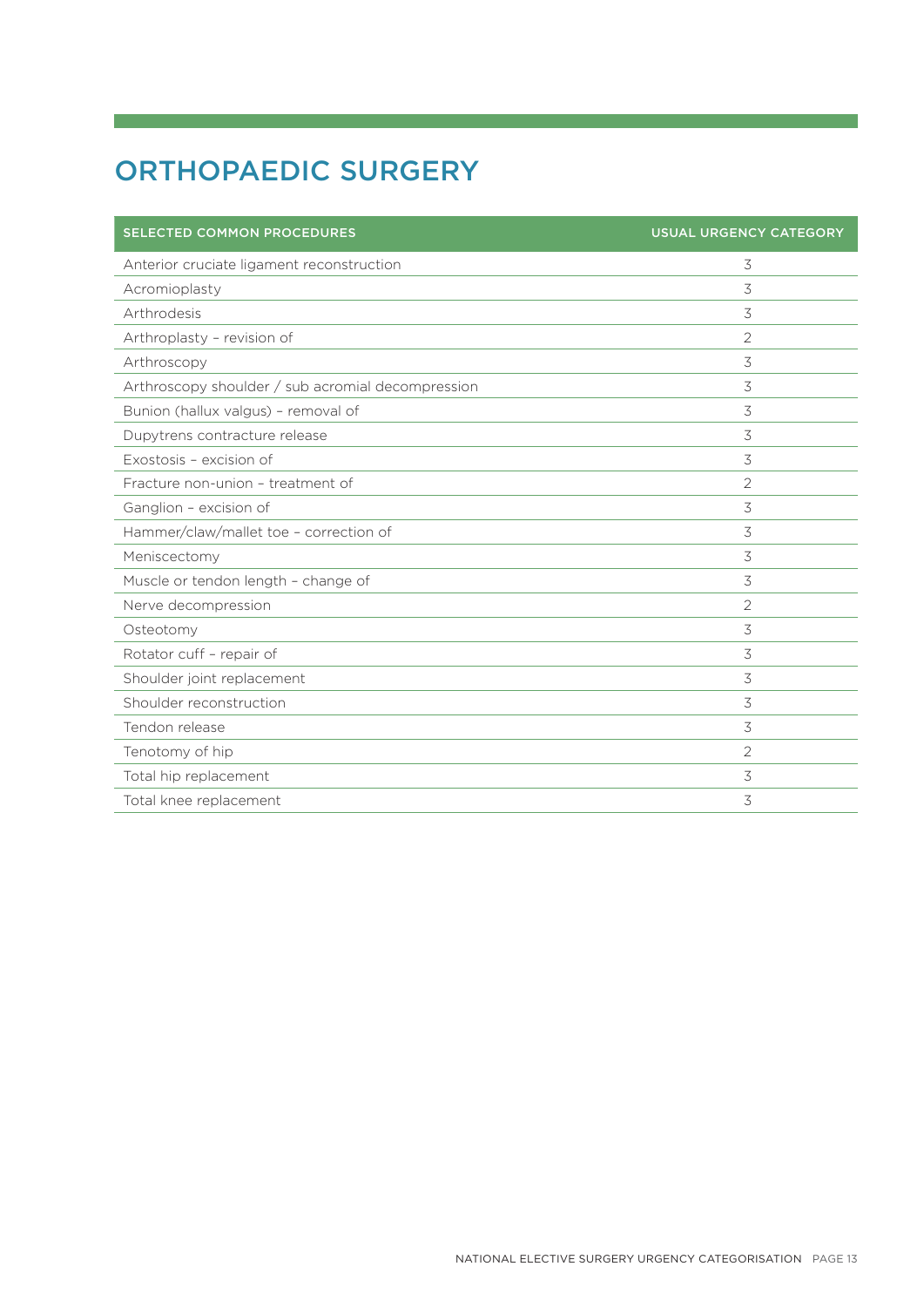## <span id="page-15-0"></span>OTOLARYNGOLOGY HEAD AND NECK SURGERY

| <b>SELECTED COMMON PROCEDURES</b>                   | <b>USUAL URGENCY CATEGORY</b> |
|-----------------------------------------------------|-------------------------------|
| Adenoidectomy                                       | 3                             |
| Ethmoidectomy                                       | 3                             |
| Functional endoscopic sinus surgery                 | 3                             |
| Laryngectomy                                        | 1                             |
| Mastoidectomy                                       | 3                             |
| Microlaryngoscopy                                   | $\overline{2}$                |
| Myringoplasty/tympanoplasty                         | 3                             |
| Myringotomy                                         | 3                             |
| Nasal cautery                                       | 3                             |
| Nasal polypectomy                                   | 3                             |
| Nasendoscopy                                        | $\overline{2}$                |
| Panendoscopy                                        | 1                             |
| Parotidectomy/submandibular gland - excision of     | $\overline{2}$                |
| Pharyngoplasty                                      | 3                             |
| Pharynx - excision of                               | $\overline{2}$                |
| Pressure equalising tubes (grommets) - insertion of | 3                             |
| Radical neck dissection                             | 1                             |
| Rhinoplasty (for reasons other than cosmetic)       | $\overline{3}$                |
| Septoplasty                                         | 3                             |
| Stapedectomy                                        | 3                             |
| Sub-mucosal resection                               | 3                             |
| Tonsillectomy (+/- adenoidectomy)                   | 3                             |
| Turbinectomy                                        | 3                             |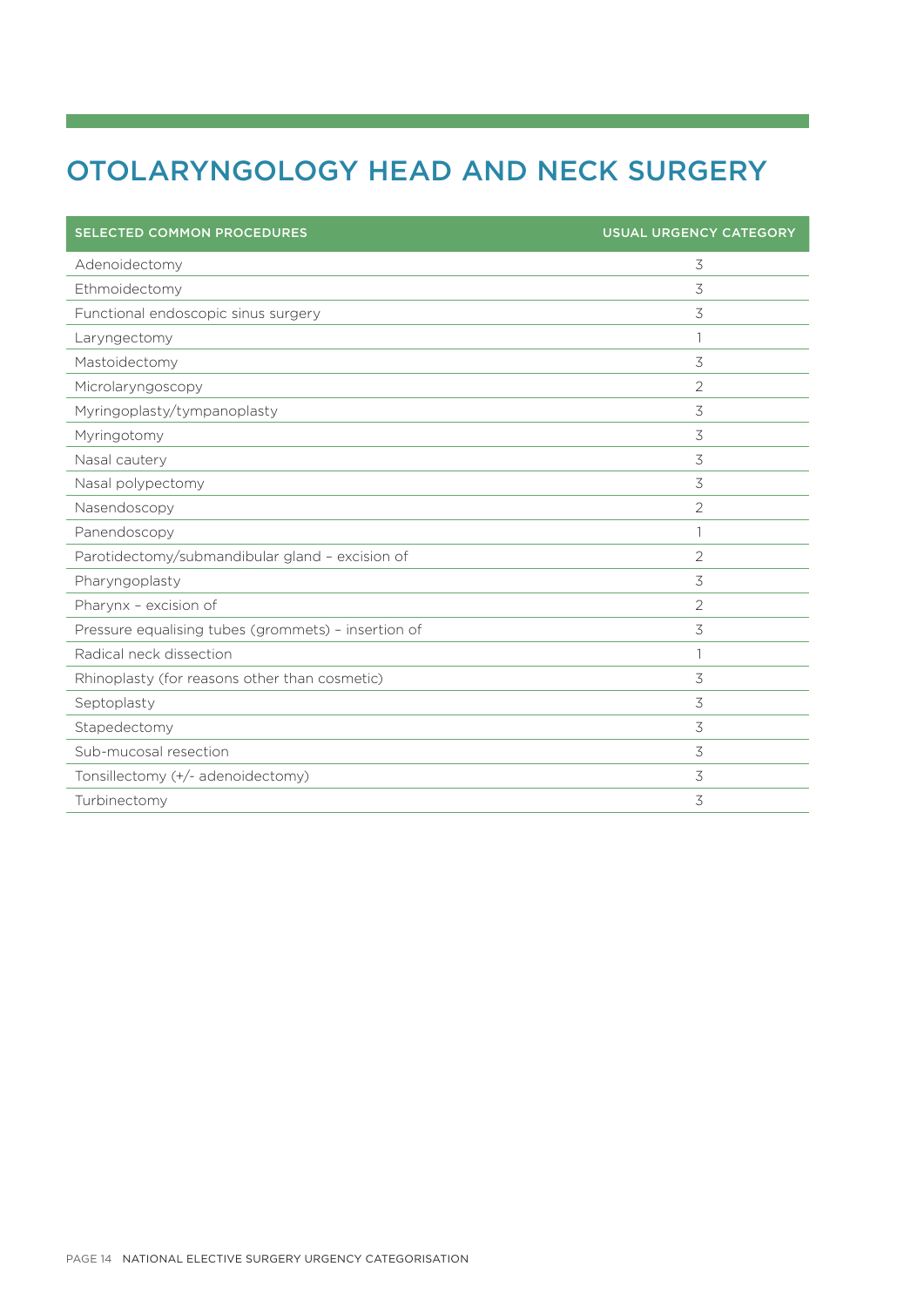#### <span id="page-16-0"></span>PAEDIATRIC SURGERY

| <b>SELECTED COMMON PROCEDURES</b>                                                   | <b>USUAL URGENCY CATEGORY</b> |
|-------------------------------------------------------------------------------------|-------------------------------|
| Branchial apparatus remnant -removal of                                             | 2                             |
| Circumcision (for reasons other than cosmetic)                                      | 3                             |
| Congenital pulmonary lesion - removal of                                            | 1                             |
| Dermoid cyst - removal of                                                           | $\overline{2}$                |
| Fundoplication                                                                      | $\overline{2}$                |
| Herniorrhaphy - epigastric/umbilical                                                | 3                             |
| Hydrocele - repair of                                                               | 3                             |
| Hypospadias - repair of                                                             | $\overline{2}$                |
| Inguinal herniotomy/herniorrhaphy for age < 6 months                                | 1                             |
| Inguinal herniotomy/herniorrhaphy for age > 6 months                                | $\overline{2}$                |
| Lingual or maxillary frenulum surgery                                               | 3                             |
| Neonatal surgery (eg hirschsprungs, anorectal, malrotation, oesophageal<br>atresia) |                               |
| Nephrectomy for congenital abnormality                                              | $\overline{2}$                |
| Orchidopexy                                                                         | 2                             |
| Pectus surgery                                                                      | 3                             |
| Pyeloplasty                                                                         | $\overline{2}$                |
| Pyogenic granuloma - removal of                                                     | 1                             |
| Skin lesion-excision of                                                             | 3                             |
| Thyroglosssal remnant - removal of                                                  | $\overline{2}$                |
| Toenail surgery                                                                     | 3                             |
| Ureteric - re-implantation                                                          | $\overline{2}$                |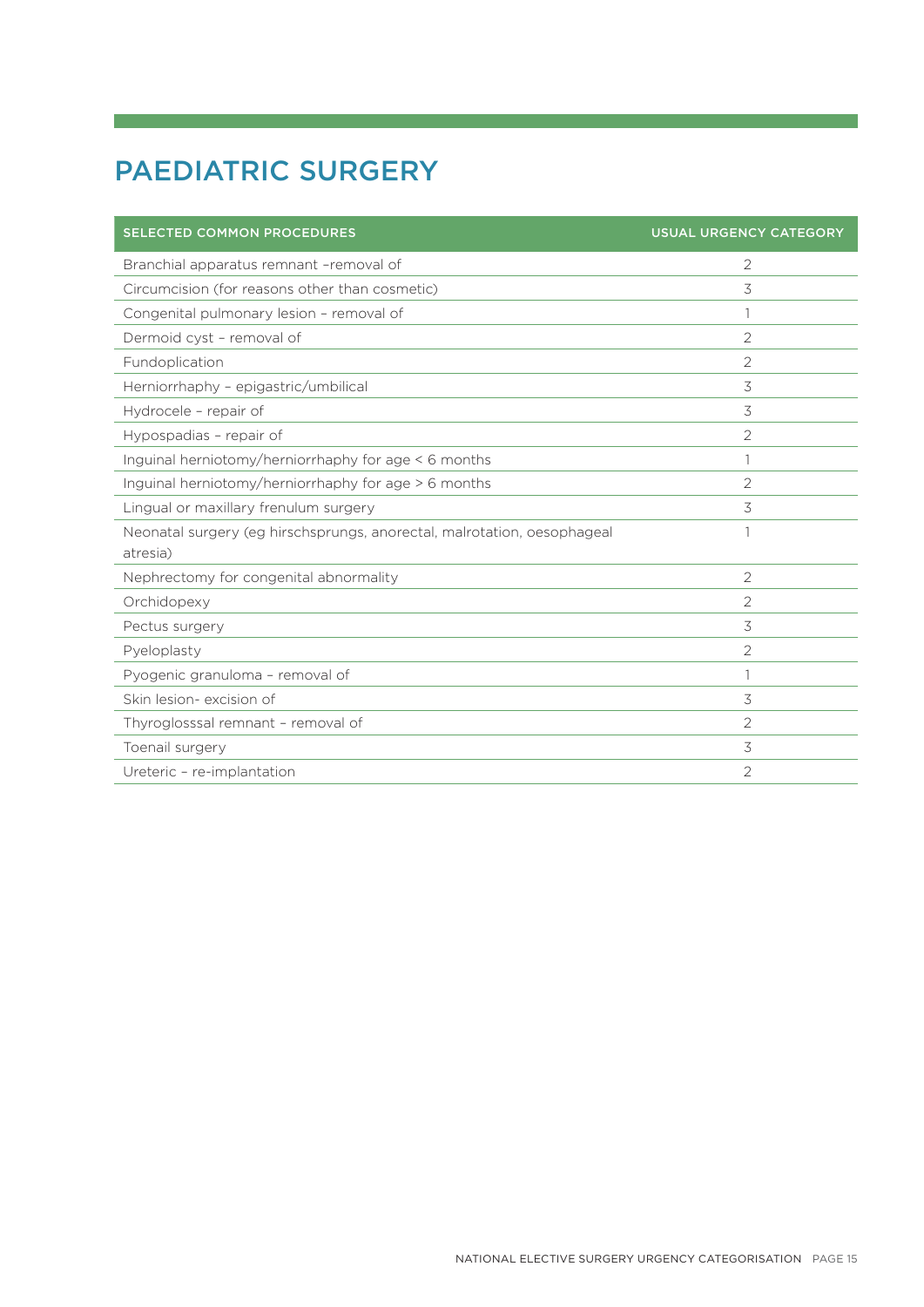## <span id="page-17-0"></span>PLASTIC AND RECONSTRUCTIVE SURGERY

| <b>SELECTED COMMON PROCEDURES</b>                                | <b>USUAL URGENCY CATEGORY</b> |
|------------------------------------------------------------------|-------------------------------|
| Breast prosthesis - removal of (for reasons other than cosmetic) | 2                             |
| Breast reconstruction (for reasons other than cosmetic)          | 3                             |
| Breast reduction (for reasons other than cosmetic)               | 3                             |
| Cleft lip and palate - repair of                                 | 3                             |
| Dupytrens contracture release                                    | 3                             |
| Lipoma - excision of $+/-$ grafting                              | 3                             |
| Lymphangioma - surgery for                                       | 3                             |
| Malignant skin lesion - excision of +/- grafting                 |                               |
| Rhinoplasty (for reasons other than cosmetic)                    | 3                             |
| Skin lesions, non-malignant - excision of                        | 3                             |
| Scar revision (for reasons other than cosmetic)                  | 3                             |
| Trigger finger / thumb release                                   | 2                             |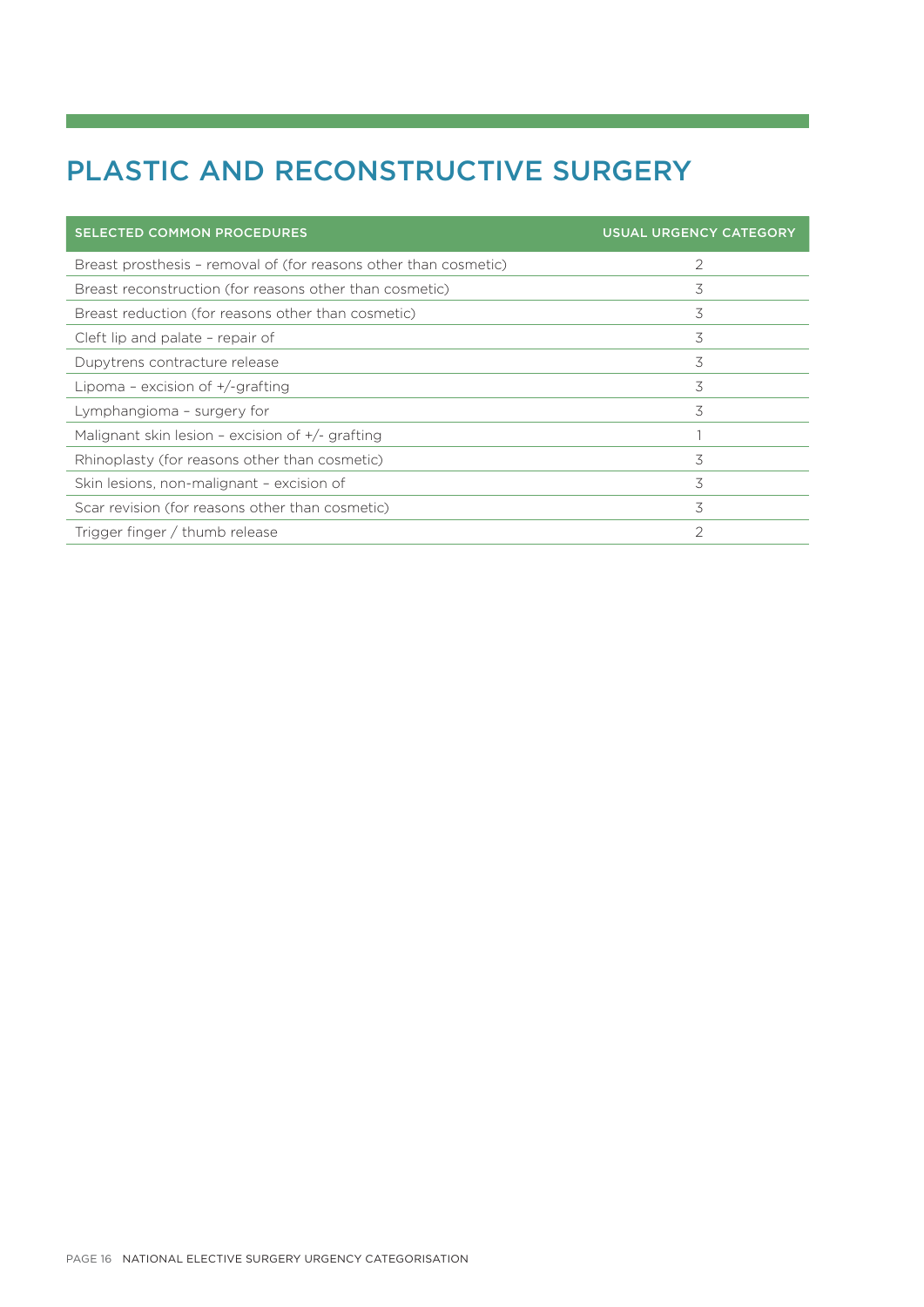## <span id="page-18-0"></span>UROLOGICAL SURGERY

| <b>SELECTED COMMON PROCEDURES</b>              | <b>USUAL URGENCY CATEGORY</b> |
|------------------------------------------------|-------------------------------|
| Bladder neck incision                          | 3                             |
| Circumcision (for reasons other than cosmetic) | 3                             |
| Cystectomy                                     |                               |
| Cystoscopy                                     | 3                             |
| Epididymal cyst - removal of                   | 3                             |
| Hydrocele - repair of                          | 3                             |
| Hyposadias - repair of                         | 3                             |
| Lithotripsy                                    | $\overline{2}$                |
| Meatoplasty                                    | 3                             |
| Nephrectomy                                    | $\overline{2}$                |
| Orchidectomy                                   | 1                             |
| Orchidopexy                                    | 3                             |
| Prostatectomy (transurethral or open)          | $\overline{2}$                |
| Prostate biopsy                                | 1                             |
| Pyeloplasty                                    | $\overline{2}$                |
| Retrograde pyelogram                           | $\overline{2}$                |
| Stone/s urinary tract - removal of             | 1                             |
| Uretero-pelvic junction - correction of        | $\overline{2}$                |
| Ureters re-implantation                        | 3                             |
| Ureteric stent - insertion of                  | 1                             |
| Urethra - dilatation of                        | 2                             |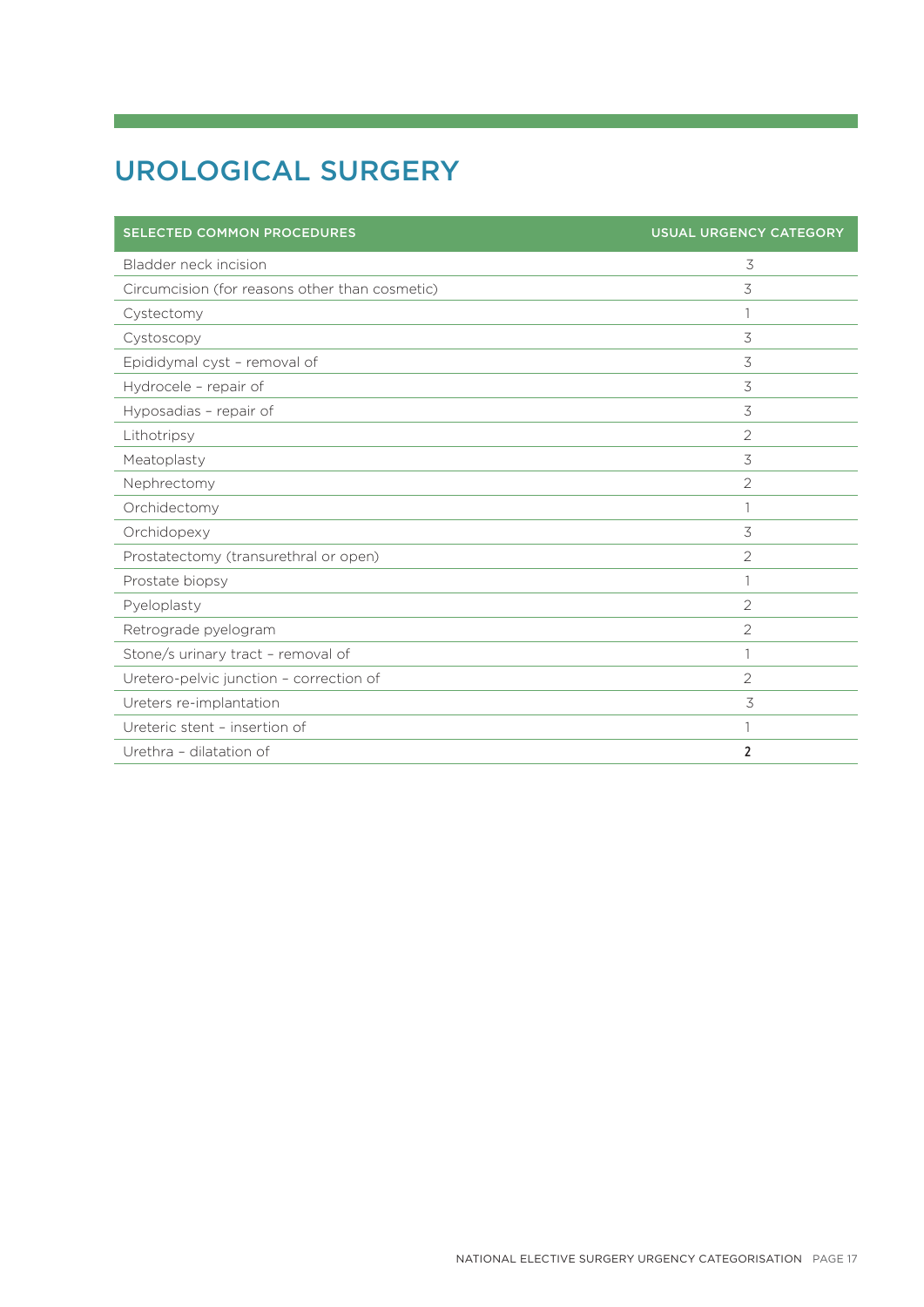## <span id="page-19-0"></span>VASCULAR SURGERY

| <b>SELECTED COMMON PROCEDURES</b>                                       | <b>USUAL URGENCY CATEGORY</b> |
|-------------------------------------------------------------------------|-------------------------------|
| Abdominal or thoracic aortic aneurysm by any means                      |                               |
| Amputation of limb                                                      |                               |
| Bifurcated aortic graft                                                 |                               |
| Carotid endarterectomy                                                  |                               |
| Dialysis access surgery                                                 | っ                             |
| Femoro-popliteal bypass graft                                           |                               |
| Varicose veins treatment by any means (for reasons other than cosmetic) |                               |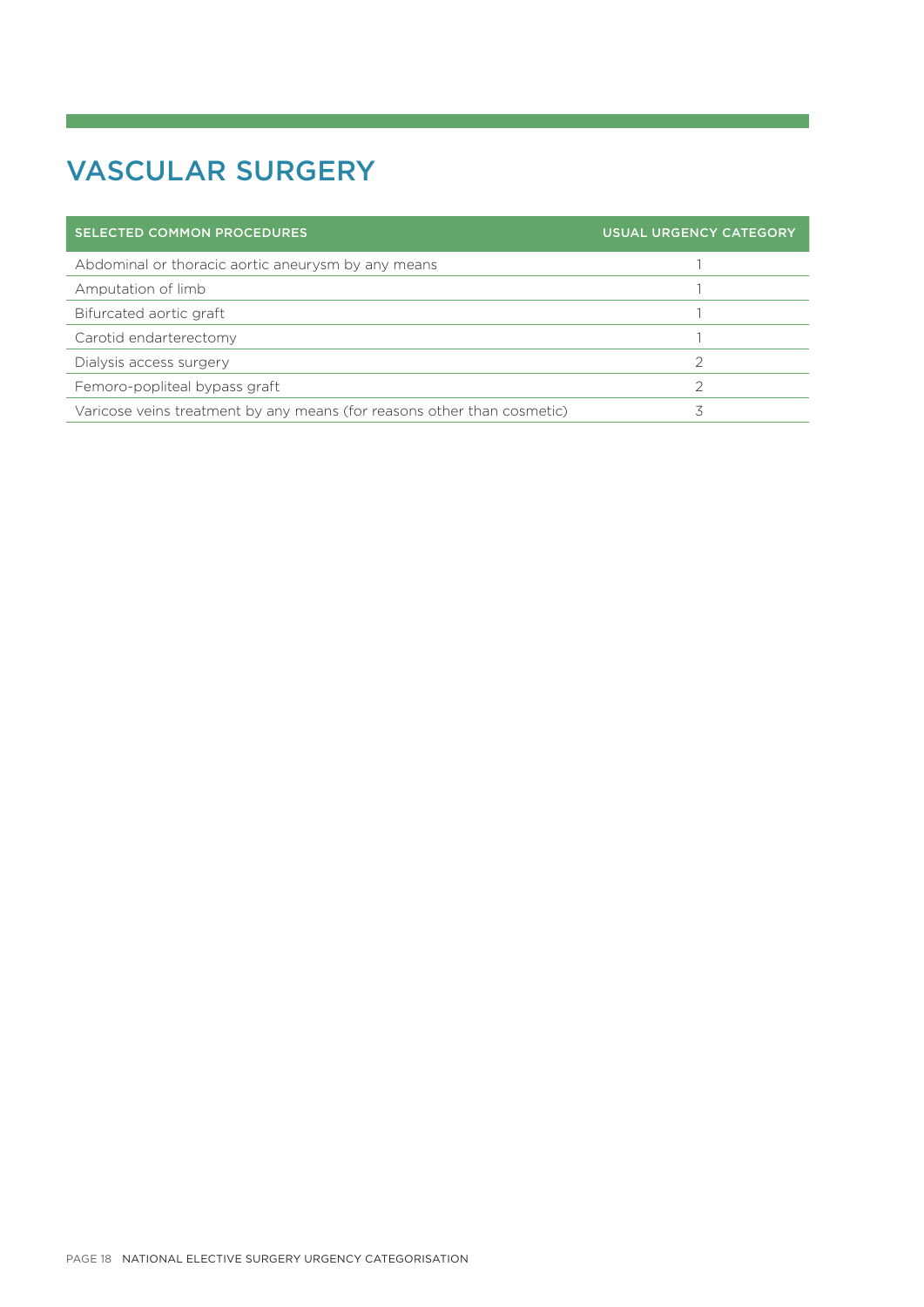#### <span id="page-20-0"></span>APPENDIX

#### ALPHABETICAL LISTING OF ELECTIVE SURGERY PROCEDURES

| <b>SELECTED COMMON PROCEDURES</b>                                                    | <b>USUAL URGENCY CATEGORY</b> |
|--------------------------------------------------------------------------------------|-------------------------------|
| Abdominal or thoracic aortic aneurysm by any means                                   |                               |
| Acromioplasty                                                                        | 3                             |
| Adenoidectomy                                                                        | 3                             |
| Amputation of limb                                                                   | 1                             |
| Anal fissure - surgery for                                                           | $\overline{2}$                |
| Anterior cruciate ligament reconstruction                                            | 3                             |
| Arthrodesis                                                                          | 3                             |
| Arthroplasty - revision of                                                           | 2                             |
| Arthroscopy                                                                          | 3                             |
| Arthroscopy shoulder / sub acromial decompression                                    | 3                             |
| Axillary node dissection                                                             | 1                             |
| Bartholin's abscess drainage                                                         | 1                             |
| Bartholin's cyst - removal of                                                        | 3                             |
| Bifurcated aortic graft                                                              |                               |
| Bladder neck incision                                                                | 3                             |
| Blepharoplasty (for reasons other than cosmetic)                                     | 3                             |
| Branchial apparatus remnant -removal of                                              | $\overline{2}$                |
| Breast lump - excision and/or biopsy                                                 | 1                             |
| Breast prosthesis - removal of (for reasons other than cosmetic)                     | $\overline{2}$                |
| Breast reconstruction (for reasons other than cosmetic)                              | 3                             |
| Breast reduction (for reasons other than cosmetic)                                   | 3                             |
| Bunion (hallux valgus) - removal of                                                  | 3                             |
| Carotid endarterectomy                                                               | 1                             |
| Carpal tunnel release                                                                | 3                             |
| Cataract extraction (+/- intra-ocular lens insertion)                                | 3                             |
| Cataract extraction (+/- intra-ocular lens insertion) with angle closure<br>glaucoma | 1                             |
| Cataract extraction (+/- Intra-Ocular Lens Insertion) with severe disability         |                               |
| Cerebral haematoma - evacuation of                                                   |                               |
| Cervical discectomy and fusion unless neurological deficit                           | 3                             |
| Chalazion - excision of                                                              | 3                             |
| Chiari malformation decompression                                                    | 3                             |
| Cholecystectomy (open/laparoscopic)                                                  | 3                             |
| Cholecystectomy (open/laparoscopic) with biliary pancreatitis                        |                               |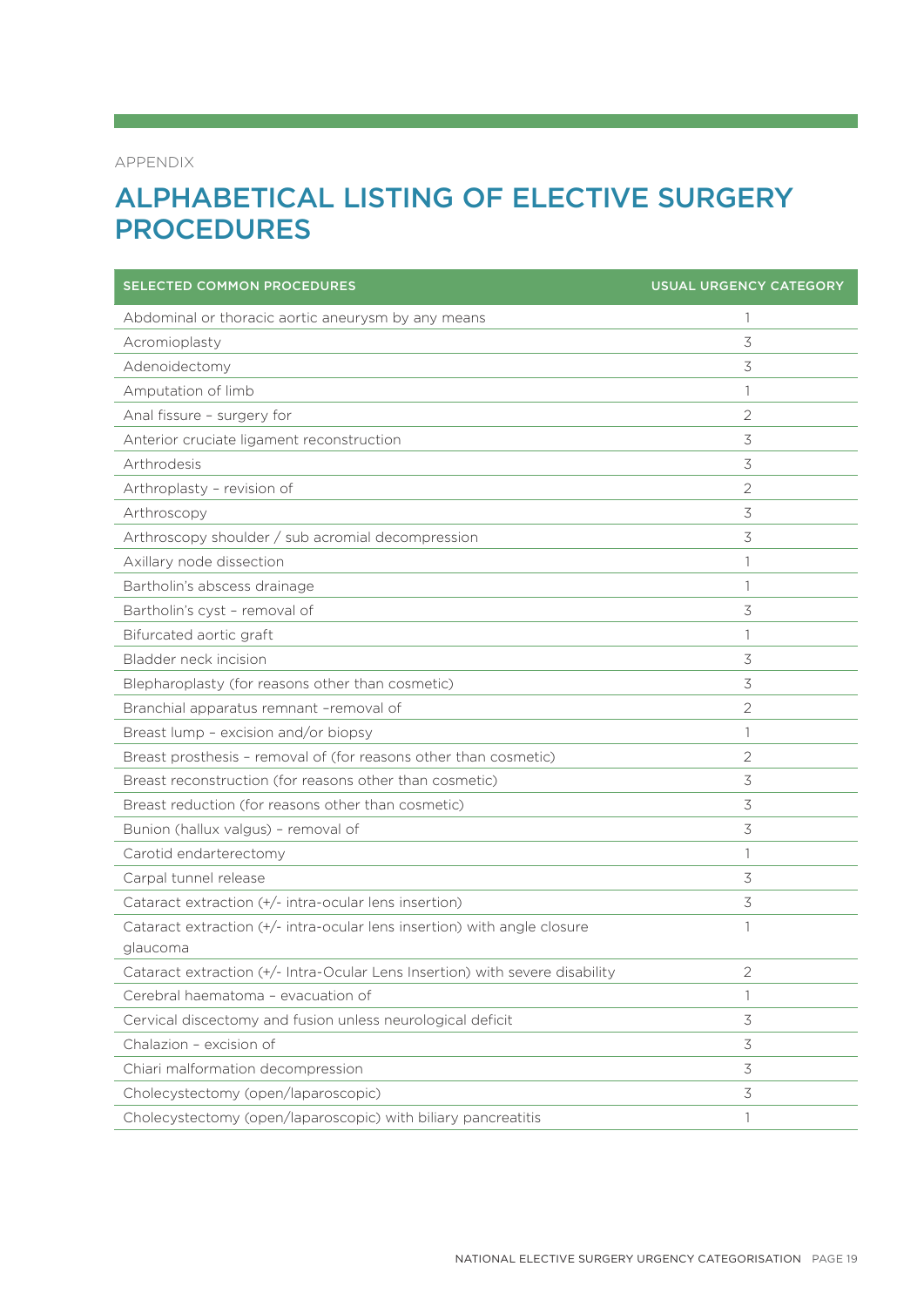| <b>SELECTED COMMON PROCEDURES</b>                                                  | <b>USUAL URGENCY CATEGORY</b> |
|------------------------------------------------------------------------------------|-------------------------------|
| Cholecystectomy (open/laparoscopic) with potential common bile duct                | 2                             |
| stone or severe frequent attacks (two within 90 days)                              |                               |
| Circumcision (for reasons other than cosmetic)                                     | 3                             |
| Cleft lip and palate - repair of                                                   | 3                             |
| Colectomy/anterior resection/large bowel resection                                 | 1                             |
| Colposcopy                                                                         | $\overline{2}$                |
| Common peroneal nerve release                                                      | 2                             |
| Cone biopsy                                                                        | 1                             |
| Congenital cardiac defect/s                                                        | 2                             |
| Congenital pulmonary lesion - removal of                                           | 1                             |
| Corneal graft                                                                      | 3                             |
| Coronary artery bypass grafting                                                    | 2                             |
| Cranioplasty                                                                       | 3                             |
| Craniotomy for removal of tumour (neurological deficit)                            | 1                             |
| Craniotomy for removal of benign tumour(no neurological deficit or mass<br>effect) | 3                             |
| Craniotomy for ruptured aneurysm                                                   | 1                             |
| Craniotomy for un-ruptured aneurysm                                                | $\overline{2}$                |
| Curettage and evacuation of uterus                                                 | 1                             |
| Cystectomy                                                                         | 1                             |
| Cystoscopy                                                                         | 3                             |
| Dacrocystorhinostomy                                                               | 3                             |
| Dermoid cyst-removal of                                                            | $\overline{2}$                |
| Dialysis access surgery                                                            | 2                             |
| Discectomy with foot drop                                                          | $\mathbf{1}$                  |
| Dupytrens contracture release                                                      | 3                             |
| Ectropion - correction of                                                          | 3                             |
| Endometrial ablation                                                               | 3                             |
| Epididymal cyst - removal of                                                       | 3                             |
| Ethmoidectomy                                                                      | 3                             |
| Examination of eye under anaesthesia                                               | $\overline{2}$                |
| Exostosis - excision of                                                            | 3                             |
| Female sterilisation                                                               | 3                             |
| Femoro-popliteal bypass graft                                                      | $\overline{2}$                |
| Fracture non-union - treatment of                                                  | $\overline{2}$                |
| Functional endoscopic sinus surgery                                                | 3                             |
| Fundoplication for reflux disease                                                  | 3                             |
| Fundoplication (paediatrics)                                                       | $\overline{2}$                |
| Ganglion - excision of                                                             | 3                             |
| Hammer/claw/mallet toe - correction of                                             | 3                             |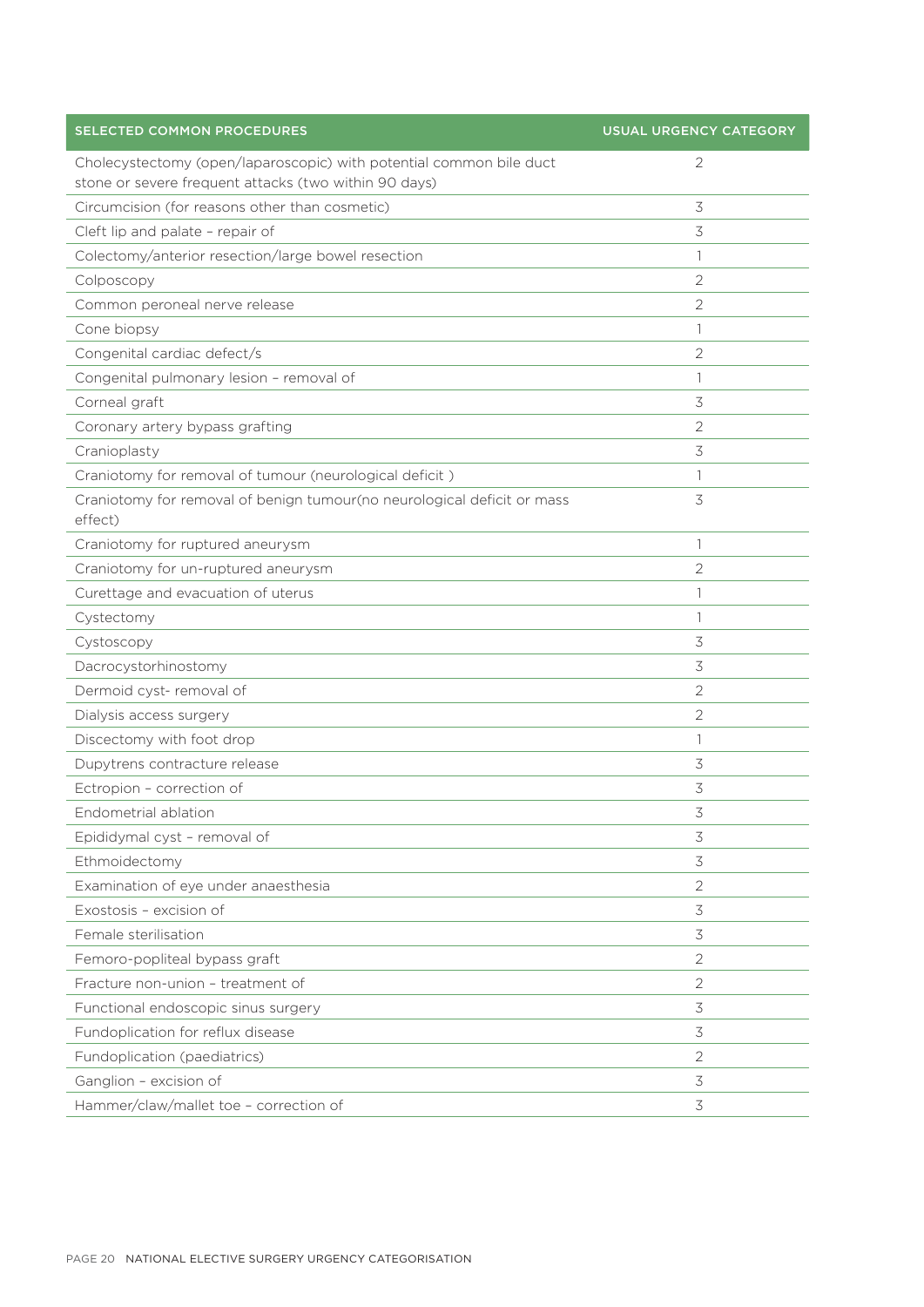| <b>SELECTED COMMON PROCEDURES</b>                                                    | <b>USUAL URGENCY CATEGORY</b> |
|--------------------------------------------------------------------------------------|-------------------------------|
| Heart valve replacement                                                              | 2                             |
| Hemorroidectomy                                                                      | 3                             |
| Herniorrhaphy - epigastric/umbilical (paediatrics)                                   | 3                             |
| Herniorrhaphy - femoral/inguinal/incisional/umbilical                                | 3                             |
| Hydrocele - repair of                                                                | 3                             |
| Hyposadias - repair of                                                               | 3                             |
| Hypospadias - repair of (paediatric)                                                 | $\overline{2}$                |
| Hysterectomy (abdominal / vaginal / laparoscopic)                                    | 3                             |
| Hysteroscopy, dilatation and curettage                                               | $\overline{2}$                |
| Inguinal herniotomy/herniorrhaphy for age < 6 months                                 | 1                             |
| Inguinal herniotomy/herniorrhaphy for age > 6 months                                 | 2                             |
| Intracranial lesion (for example abscess/arteriovenous malformation) -<br>removal of | 1                             |
| Laminectomy                                                                          | 3                             |
| Laryngectomy                                                                         | 1                             |
| Laparoscopy for dye studies / endometriosis                                          | 3                             |
| Large loop excision of the transformation zone cervix (LLETZ)                        | 2                             |
| Lingual or maxillary frenulum surgery                                                | 3                             |
| Lipoma - excision of                                                                 | 3                             |
| Lithotripsy                                                                          | $\overline{2}$                |
| Lobectomy / wedge resection / pneumonectomy                                          | 1                             |
| Lymphangioma - surgery for                                                           | 3                             |
| Malignant skin lesion - excision of +/- Grafting                                     | 1                             |
| Mastectomy                                                                           | 1                             |
| Mastoidectomy                                                                        | 3                             |
| Meatoplasty                                                                          | 3                             |
| Menisectomy                                                                          | 3                             |
| Microlaryngoscopy                                                                    | $\mathbf{2}$                  |
| Mirena insertion                                                                     | 3                             |
| Myringoplasty/tympanoplasty                                                          | 3                             |
| Myomectomy                                                                           | 3                             |
| Myringotomy                                                                          | 3                             |
| Muscle biopsy/temporal artery biopsy                                                 | 1                             |
| Muscle or tendon length - change of                                                  | 3                             |
| Nasal cautery                                                                        | 3                             |
| Nasal polypectomy                                                                    | $\preceq$                     |
| Nasendoscopy                                                                         | $\overline{2}$                |
| Neonatal surgery (eg hirschsprungs, anorectal, malrotation, oesophageal<br>atresia)  | 1                             |
| Nephrectomy for congenital abnormality                                               | $\mathbf{2}$                  |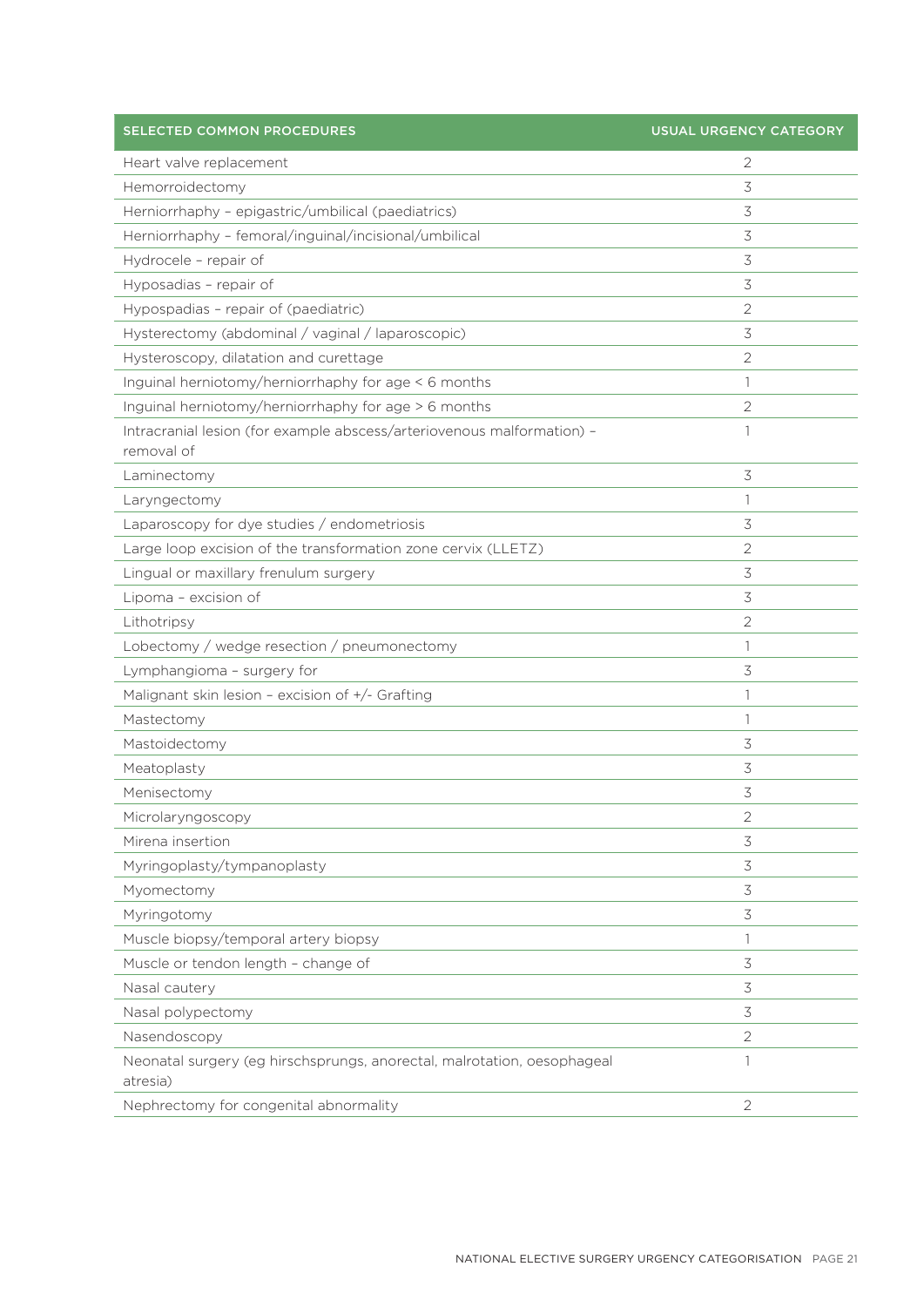| SELECTED COMMON PROCEDURES                                      | <b>USUAL URGENCY CATEGORY</b> |
|-----------------------------------------------------------------|-------------------------------|
| Nerve decompression                                             | 2                             |
| Nerve decompression of spinal cord                              | 2                             |
| Nephrectomy                                                     | 2                             |
| Obstructing hiatus hernia (para-oesophageal hernia)             | $\overline{2}$                |
| Orchidectomy                                                    |                               |
| Orchidopexy                                                     | 3                             |
| Orchidopexy (paediatric)                                        | $\overline{2}$                |
| Osteotomy                                                       | 3                             |
| Panendoscopy                                                    |                               |
| Parathyroidectomy                                               | $\mathbf{2}$                  |
| Parotidectomy/submandibular gland - excision of                 | 2                             |
| Pectus surgery                                                  | 3                             |
| Pedicle screw fusion                                            | 3                             |
| Pharyngoplasty                                                  | 3                             |
| Pharynx - excision of                                           | 2                             |
| Pilonidal sinus surgery                                         | 3                             |
| Pleurodesis                                                     | $\overline{2}$                |
| Posterior fossa decompression for haemorrhage, tumour or syrinx | 1                             |
| Pressure equalising tubes (grommets) - insertion of             | 3                             |
| Probing of naso/lacrimal Duct                                   | $\overline{3}$                |
| Pterygium - excision of                                         | 3                             |
| Ptosis - repair of                                              | 3                             |
| Pyeloplasty                                                     | $\overline{2}$                |
| Pyogenic granuloma- removal of                                  | 1                             |
| Prostatectomy (transurethral or open)                           | $\overline{2}$                |
| Prostate biopsy                                                 | 1                             |
| Pyeloplasty                                                     | $\overline{2}$                |
| Radical neck dissection                                         |                               |
| Rhinoplasty (for reasons other than cosmetic)                   | 3                             |
| Rotator cuff - repair of                                        | 3                             |
| Retrograde pyelogram                                            | $\overline{2}$                |
| Salpingo-oophorectomy / oophorectomy / ovarian cystectomy       | 2                             |
| Scar revision (for reasons other than cosmetic)                 | 3                             |
| Septoplasty                                                     | 3                             |
| Shoulder joint replacement                                      | $\mathcal{Z}$                 |
| Shoulder reconstruction                                         | 3                             |
| Skin lesions (not malignant) - excision of                      | $\mathcal{Z}$                 |
| Squint - repair of                                              | $\mathcal{Z}$                 |
| Stapedectomy                                                    | $\preceq$                     |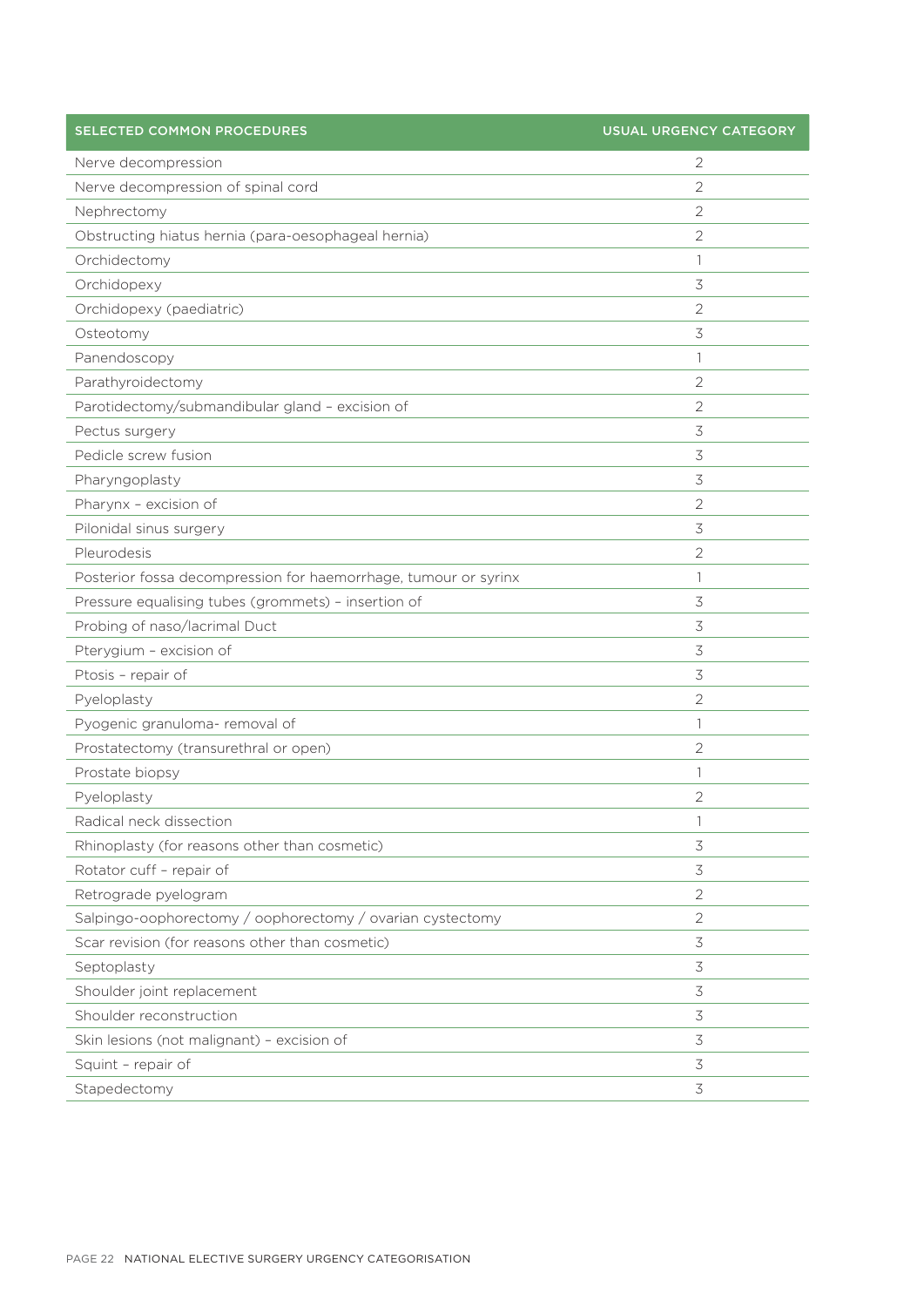| <b>SELECTED COMMON PROCEDURES</b>                                                     | <b>USUAL URGENCY CATEGORY</b> |
|---------------------------------------------------------------------------------------|-------------------------------|
| Stone/s urinary tract - removal of                                                    | 1                             |
| Stress incontinence surgery                                                           | 3                             |
| Sub-mucosal resection                                                                 | 3                             |
| Tendon release                                                                        | 3                             |
| Tenotomy of hip                                                                       | $\overline{2}$                |
| Thyroglosssal remnant -removal of                                                     | $\overline{2}$                |
| Thyroidectomy/hemi-thyroidectomy                                                      | $\overline{2}$                |
| Toenail surgery                                                                       | 3                             |
| Tonsillectomy (+/- adenoidectomy)                                                     | 3                             |
| Total hip replacement                                                                 | 3                             |
| Total knee replacement                                                                | 3                             |
| Trabeculectomy                                                                        | 2                             |
| Trabeculectomy with high intra ocular pressure                                        | 1                             |
| Trigger finger / thumb release                                                        | $\overline{2}$                |
| Turbinectomy                                                                          | 3                             |
| Untethering of spinal cord                                                            | $\overline{2}$                |
| Uretero-pelvic junction - correction of                                               | $\overline{2}$                |
| Ureteric re-implantation (paediatric)                                                 | $\overline{2}$                |
| Ureteric stent - insertion of                                                         | 1                             |
| Urethra - dilatation of                                                               | $\overline{2}$                |
| Vaginal repair - anterior / posterior                                                 | $\preceq$                     |
| Varicose veins treatment by any means (for reasons other than cosmetic)               | 3                             |
| Ventricular peritoneal shunt for obstructive hydrocephaly                             | 1                             |
| Ventricular peritoneal shunt for normal pressure hydrocephaly                         | $\overline{2}$                |
| Victrectomy (including buckling/cryotherapy)                                          | $\overline{2}$                |
| Victrectomy (including buckling/cryotherapy)<br>with retinal detachment or infection) | 1                             |
| Warts - diathermy of                                                                  | 3                             |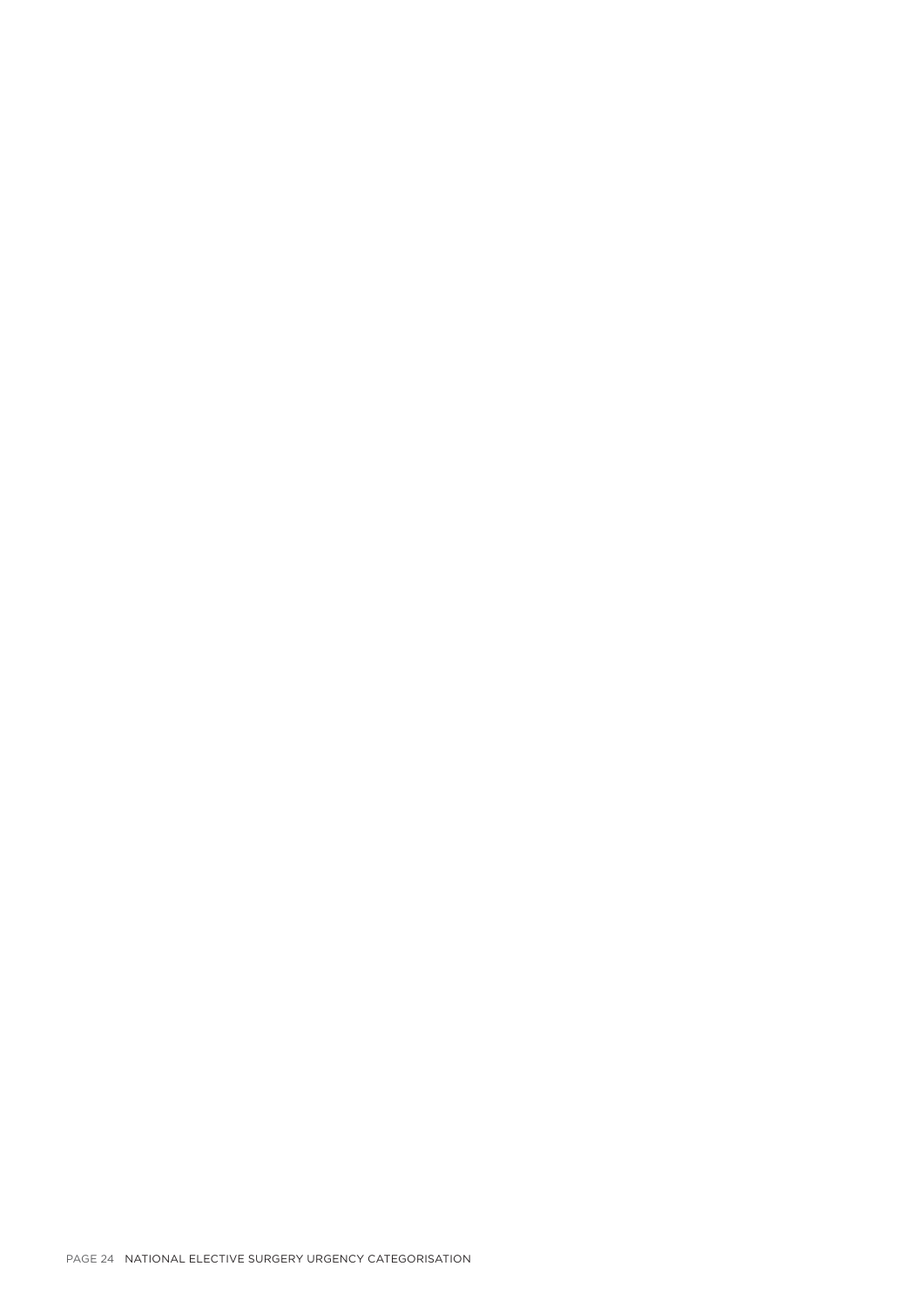